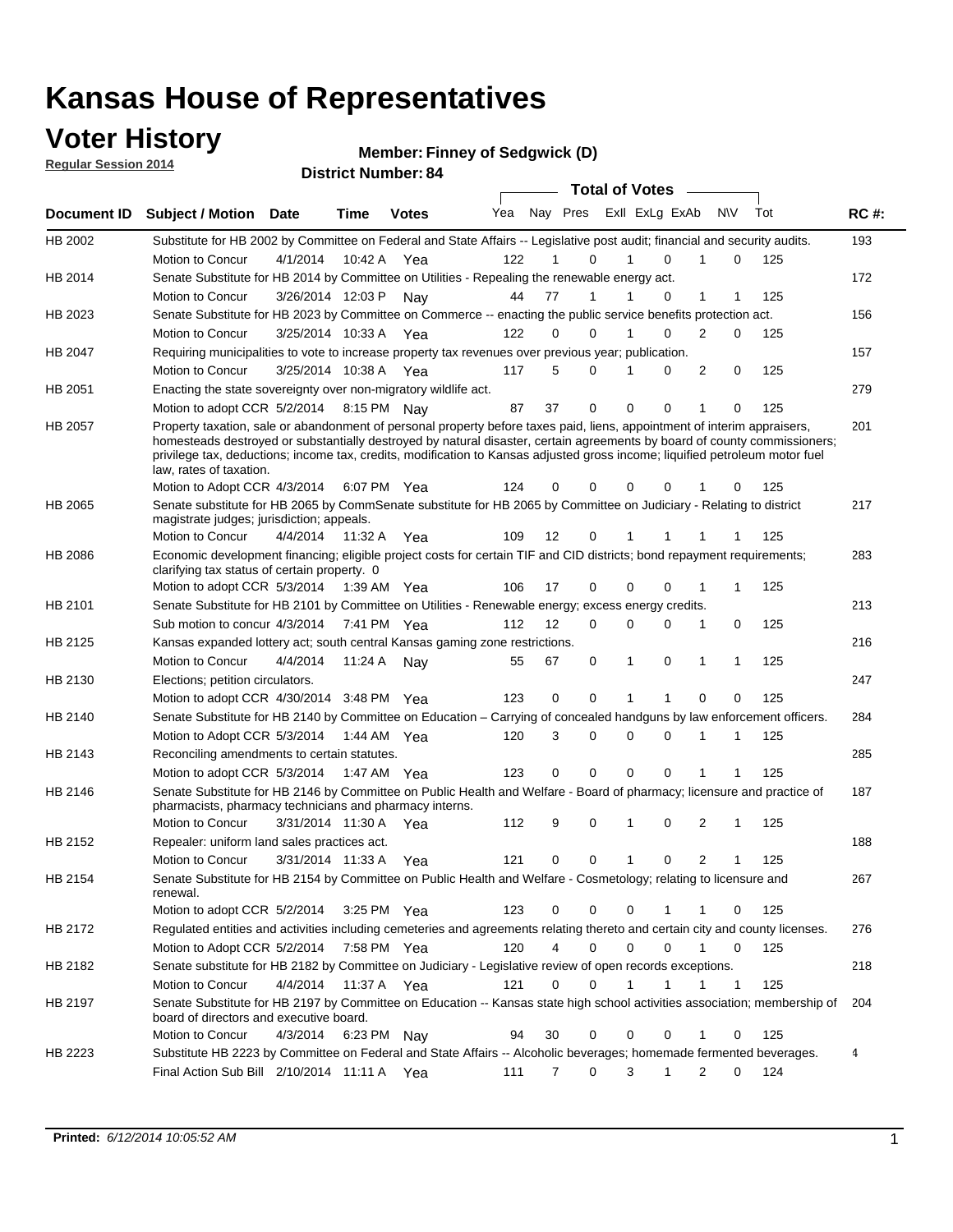| <b>Voter History</b>        |                                                                                                                                                                                                                                                                                                                                                                                                                                                                                                                                                                                                                                                                                                                                                                                                                                                                         |                       |      | <b>Member: Finney of Sedgwick (D)</b> |     |                |          |                       |             |                |             |     |             |
|-----------------------------|-------------------------------------------------------------------------------------------------------------------------------------------------------------------------------------------------------------------------------------------------------------------------------------------------------------------------------------------------------------------------------------------------------------------------------------------------------------------------------------------------------------------------------------------------------------------------------------------------------------------------------------------------------------------------------------------------------------------------------------------------------------------------------------------------------------------------------------------------------------------------|-----------------------|------|---------------------------------------|-----|----------------|----------|-----------------------|-------------|----------------|-------------|-----|-------------|
| <b>Regular Session 2014</b> |                                                                                                                                                                                                                                                                                                                                                                                                                                                                                                                                                                                                                                                                                                                                                                                                                                                                         |                       |      | <b>District Number: 84</b>            |     |                |          |                       |             |                |             |     |             |
|                             |                                                                                                                                                                                                                                                                                                                                                                                                                                                                                                                                                                                                                                                                                                                                                                                                                                                                         |                       |      |                                       |     |                |          | <b>Total of Votes</b> |             |                |             |     |             |
| Document ID                 | <b>Subject / Motion Date</b>                                                                                                                                                                                                                                                                                                                                                                                                                                                                                                                                                                                                                                                                                                                                                                                                                                            |                       | Time | <b>Votes</b>                          | Yea |                | Nay Pres | Exll ExLg ExAb        |             |                | <b>NV</b>   | Tot | <b>RC#:</b> |
| HB 2223                     | Substitute for HB 2223 by Committee on Federal and State Affairs-Alcoholic beverages; homemade fermented beverages;<br>microbrewery gallonage expanded; liquor license length of citizenship.<br>Motion to Concur                                                                                                                                                                                                                                                                                                                                                                                                                                                                                                                                                                                                                                                       | 4/3/2014              |      | 6:27 PM Yea                           | 115 | 9              | 0        | 0                     | 0           | 1              | 0           | 125 | 205         |
| HB 2231                     | Senate Substitute for Substitute for HB 2231 by Committee on Ways and Means - Appropriations for FY 2014, FY 2015, FY<br>2016, FY 2017 and FY 2018 for various state agencies; capital improvement projects; claims against the state.                                                                                                                                                                                                                                                                                                                                                                                                                                                                                                                                                                                                                                  |                       |      |                                       |     |                |          |                       |             |                |             |     | 282         |
|                             | Motion to adopt CCR 5/2/2014                                                                                                                                                                                                                                                                                                                                                                                                                                                                                                                                                                                                                                                                                                                                                                                                                                            |                       |      | 9:48 PM Nay                           | 70  | 54             | 0        | 0                     | 0           | 1              | $\Omega$    | 125 |             |
| HB 2246                     | Substitute for HB 2246 by Committee on Commerce, Labor and Economic Development - Peer review for certain licensed<br>technical professions.                                                                                                                                                                                                                                                                                                                                                                                                                                                                                                                                                                                                                                                                                                                            |                       |      |                                       |     |                |          |                       |             |                |             |     | 38          |
|                             | <b>EFA Sub Bill</b>                                                                                                                                                                                                                                                                                                                                                                                                                                                                                                                                                                                                                                                                                                                                                                                                                                                     | 2/21/2014 1:34 PM Yea |      |                                       | 120 | 0              | 0        | 1                     | 0           | 2              |             | 124 |             |
| HB 2246                     | Substitute for HB 2246 by Committee on Commerce, Labor and Economic Development - Peer review for certain licensed<br>technical professions.                                                                                                                                                                                                                                                                                                                                                                                                                                                                                                                                                                                                                                                                                                                            |                       |      |                                       |     |                |          |                       |             |                |             |     | 260         |
|                             | Motion to Concur                                                                                                                                                                                                                                                                                                                                                                                                                                                                                                                                                                                                                                                                                                                                                                                                                                                        | 5/2/2014              |      | 11:40 A Yea                           | 124 | 0              | 0        | 0                     |             | 0              | 0           | 125 |             |
| HB 2272                     | Kansas expanded lottery act; southeast Kansas gaming zone; privilege fee and investment threshold amount reduced.                                                                                                                                                                                                                                                                                                                                                                                                                                                                                                                                                                                                                                                                                                                                                       |                       |      |                                       |     |                |          |                       |             |                |             |     | 200         |
|                             | Motion to Concur                                                                                                                                                                                                                                                                                                                                                                                                                                                                                                                                                                                                                                                                                                                                                                                                                                                        | 4/2/2014              |      | 4:18 PM Yea                           | 84  | 36             | $\Omega$ | 0                     | $\mathbf 0$ | 1              | 4           | 125 |             |
| HB 2296                     | Campaign finance; permitted uses of campaign funds; increased exemption amount for certain candidates; contributor<br>information; lobbyist filings.                                                                                                                                                                                                                                                                                                                                                                                                                                                                                                                                                                                                                                                                                                                    |                       |      |                                       |     |                |          |                       |             |                |             |     | 248         |
|                             | Motion to adopt CCR 4/30/2014 3:53 PM Yea                                                                                                                                                                                                                                                                                                                                                                                                                                                                                                                                                                                                                                                                                                                                                                                                                               |                       |      |                                       | 119 | 4              | 0        | 1                     |             | 0              | 0           | 125 |             |
| HB 2296                     | Campaign finance; permitted uses of campaign funds; increased exemption amount for certain candidates; contributor<br>information; lobbyist filings.                                                                                                                                                                                                                                                                                                                                                                                                                                                                                                                                                                                                                                                                                                                    |                       |      |                                       |     |                |          |                       |             |                |             |     | 287         |
|                             | Motion to Override<br>Veto                                                                                                                                                                                                                                                                                                                                                                                                                                                                                                                                                                                                                                                                                                                                                                                                                                              | 5/30/2014 10:24 A Yea |      |                                       | 96  | 5              | 0        | 0                     | 0           | 0              | 24          | 125 |             |
| HB 2298                     | Senate Sub for HB 2298 by Committee on Judiciary - Uniform controlled substances act. Senate Sub for HB 2298 by<br>Committee on Judiciary - Uniform controlled substances act.                                                                                                                                                                                                                                                                                                                                                                                                                                                                                                                                                                                                                                                                                          |                       |      |                                       |     |                |          |                       |             |                |             |     | 209         |
|                             | Motion to Concur                                                                                                                                                                                                                                                                                                                                                                                                                                                                                                                                                                                                                                                                                                                                                                                                                                                        | 4/3/2014              |      | 6:40 PM Nay                           | 123 |                | 0        | 0                     | 0           | 1              | 0           | 125 |             |
| HB 2303                     | Relating to driver's license fees; driving under the influence equipment fund.                                                                                                                                                                                                                                                                                                                                                                                                                                                                                                                                                                                                                                                                                                                                                                                          |                       |      |                                       |     |                |          |                       |             |                |             |     | 1           |
|                             | Motion to adopt CCR 1/22/2014 11:45 A Yea                                                                                                                                                                                                                                                                                                                                                                                                                                                                                                                                                                                                                                                                                                                                                                                                                               |                       |      |                                       | 109 | 11             | 0        | 1                     | $\mathbf 0$ | $\overline{4}$ | $\mathbf 0$ | 125 |             |
| HB 2312                     | Local governments; investment of idle funds; changes.                                                                                                                                                                                                                                                                                                                                                                                                                                                                                                                                                                                                                                                                                                                                                                                                                   |                       |      |                                       |     |                |          |                       |             |                |             |     | 253         |
|                             | Motion to Concur                                                                                                                                                                                                                                                                                                                                                                                                                                                                                                                                                                                                                                                                                                                                                                                                                                                        | 5/1/2014              |      | 4:31 PM Yea                           | 123 | $\overline{2}$ | $\Omega$ | 0                     | $\Omega$    | $\Omega$       | $\Omega$    | 125 |             |
| HB 2338                     | Substitute for HB 2338 by Committee on Ways and Means - Judicial branch; supplemental appropriation for fiscal year 2015, 229<br>judiciary operations; increasing various docket fees and creating new docket fees; annually, allowing the allocation of a budget<br>for each judicial district court operations, chief judge would have the authority to expend funds as necessary to carry out the<br>functions of such district if such chief judge elected to do so, including establishing what court personnel are necessary and<br>their compensation; district court judges in judicial district elect chief judge and court of appeals judges elect chief judge of the<br>court of appeals; district judge and district magistrate judge vacancies; statutory authority for longevity bonus for judicial<br>branch employees repealed; nonseverability clause. |                       |      |                                       |     |                |          |                       |             |                |             |     |             |
|                             | Motion to Adopt CCR 4/4/2014                                                                                                                                                                                                                                                                                                                                                                                                                                                                                                                                                                                                                                                                                                                                                                                                                                            |                       |      | 7:17 PM Nay                           | 66  | 57             | 0        | 0                     | 0           | 2              | 0           | 125 |             |
| HB 2378                     | Senate Substitute for HB 2378 by Committee on Assessment and Taxation - Providing sales tax exemption for sales of certain 189<br>machinery and equipment used for surface mining activities.                                                                                                                                                                                                                                                                                                                                                                                                                                                                                                                                                                                                                                                                           |                       |      |                                       |     |                |          |                       |             |                |             |     |             |
|                             | Motion to Concur                                                                                                                                                                                                                                                                                                                                                                                                                                                                                                                                                                                                                                                                                                                                                                                                                                                        | 3/31/2014 11:35 A Yea |      |                                       | 117 | 4              | 0        | 1                     | 0           | 2              | 1           | 125 |             |
| HB 2389                     | Senate Substitute for HB 2389 by Committee on Judiciary - Crimes and criminal procedure; mistreatment of a dependent adult 277<br>or an elder person; RICO; warrants; discharge of certain persons; appeals.                                                                                                                                                                                                                                                                                                                                                                                                                                                                                                                                                                                                                                                            |                       |      |                                       |     |                |          |                       |             |                |             |     |             |
|                             | Motion to Adopt CCR 5/2/2014 8:05 PM Yea                                                                                                                                                                                                                                                                                                                                                                                                                                                                                                                                                                                                                                                                                                                                                                                                                                |                       |      |                                       | 123 | 1              | 0        | 0                     | 0           | 1              | 0           | 125 |             |
| HB 2398                     | Relating to the Kansas revised limited liability company act.                                                                                                                                                                                                                                                                                                                                                                                                                                                                                                                                                                                                                                                                                                                                                                                                           |                       |      |                                       |     |                |          |                       |             |                |             |     | 28          |
|                             | <b>Final Action</b><br>Amended                                                                                                                                                                                                                                                                                                                                                                                                                                                                                                                                                                                                                                                                                                                                                                                                                                          | 2/21/2014 11:13 A Yea |      |                                       | 120 | 1              | 0        | $\mathbf{1}$          | 0           | $\overline{2}$ | 0           | 124 |             |
| HB 2402                     | National day of the cowboy.                                                                                                                                                                                                                                                                                                                                                                                                                                                                                                                                                                                                                                                                                                                                                                                                                                             |                       |      |                                       |     |                |          |                       |             |                |             |     | 163         |

Final Action 3/26/2014 10:55 A Yea 116 7 0 1 0 125 HB 2402 61 2/27/2014 Final Action Yea 124 10:16 A 104 19 0 0 10 0 HB 2417 Amended Expansion of rural opportunity zones. 6 2/12/2014 Final Action Yea 124 11:20 A 121 0 0 0 20 1 HB 2418 Adult care home licensure act; removal of outdated rule and regulation reference.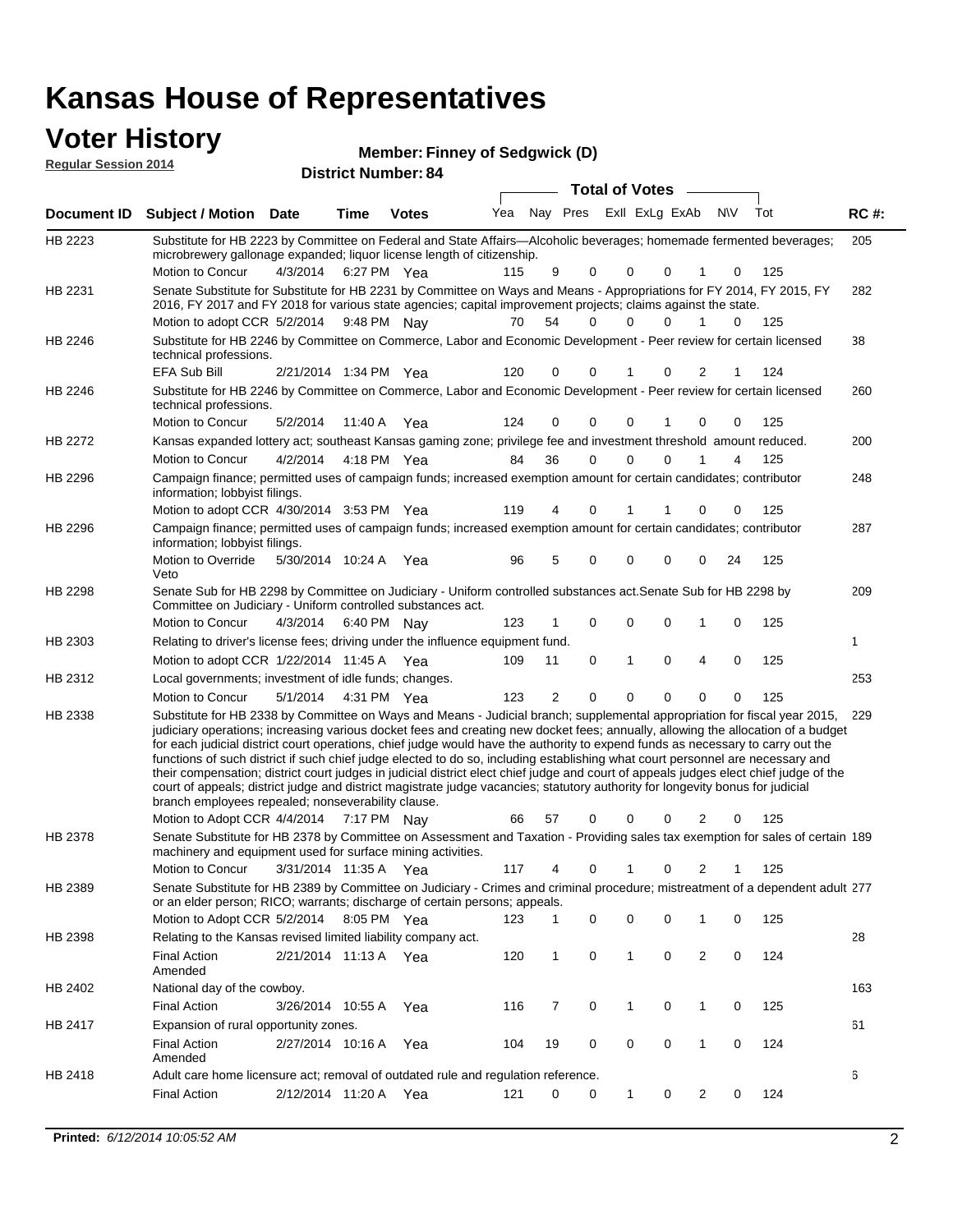### **Voter History**

**Regular Session 2014**

#### **Member: Finney of Sedgwick (D)**

|                    |                                                                                                                                                                                                                                                                                                                                                      |                       |             | <b>DISTRICT MAILINGL. 04</b> |     |          |          |              | Total of Votes –        |                |              |     |                |
|--------------------|------------------------------------------------------------------------------------------------------------------------------------------------------------------------------------------------------------------------------------------------------------------------------------------------------------------------------------------------------|-----------------------|-------------|------------------------------|-----|----------|----------|--------------|-------------------------|----------------|--------------|-----|----------------|
| <b>Document ID</b> | <b>Subject / Motion</b>                                                                                                                                                                                                                                                                                                                              | Date                  | Time        | <b>Votes</b>                 | Yea |          |          |              | Nay Pres ExII ExLg ExAb |                | <b>NV</b>    | Tot | <b>RC#:</b>    |
| HB 2418            | Kansas department for aging and disability services; adult care homes                                                                                                                                                                                                                                                                                |                       |             |                              |     |          |          |              |                         |                |              |     | 221            |
|                    | Motion to Concur                                                                                                                                                                                                                                                                                                                                     | 4/4/2014              | 11:49 A     | Yea                          | 122 | 0        | 0        | 1            | 1                       | 1              | 0            | 125 |                |
| HB 2419            | City annexation; fire district territory; detachment.                                                                                                                                                                                                                                                                                                |                       |             |                              |     |          |          |              |                         |                |              |     | 120            |
|                    | <b>Final Action</b>                                                                                                                                                                                                                                                                                                                                  | 3/17/2014 11:19 A     |             | Yea                          | 122 | 0        | 0        | 0            | 0                       | 2              | 1            | 125 |                |
| HB 2419            | City annexation; fire district territory; detachment.                                                                                                                                                                                                                                                                                                |                       |             |                              |     |          |          |              |                         |                |              |     | 196            |
|                    | Motion to Concur                                                                                                                                                                                                                                                                                                                                     | 4/2/2014              | 10:32 A     | Yea                          | 122 | 0        | 0        | 0            | 0                       | 2              | $\mathbf{1}$ | 125 |                |
| HB 2420            | School crossing guards.                                                                                                                                                                                                                                                                                                                              |                       |             |                              |     |          |          |              |                         |                |              |     | 5              |
|                    | <b>Final Action</b><br>Amended                                                                                                                                                                                                                                                                                                                       | 2/10/2014 11:12 A     |             | Yea                          | 118 | 0        | 0        | 3            | 1                       | $\overline{2}$ | 0            | 124 |                |
| HB 2420            | School crossing guards.                                                                                                                                                                                                                                                                                                                              |                       |             |                              |     |          |          |              |                         |                |              |     | 197            |
|                    | Motion to Concur                                                                                                                                                                                                                                                                                                                                     | 4/2/2014              | 10:34 A     | Yea                          | 123 | 0        | 0        | 0            | 0                       | 2              | 0            | 125 |                |
| HB 2422            | Defining watercraft for purposes of taxation.                                                                                                                                                                                                                                                                                                        |                       |             |                              |     |          |          |              |                         |                |              |     | 14             |
|                    | <b>Final Action</b><br>Amended                                                                                                                                                                                                                                                                                                                       | 2/14/2014 11:13 A     |             | Yea                          | 118 | 0        | 0        | 2            | 0                       | 4              | 0            | 124 |                |
| HB 2424            | Robert G. (Bob) Bethell interchange.                                                                                                                                                                                                                                                                                                                 |                       |             |                              |     |          |          |              |                         |                |              |     | 85             |
|                    | <b>EFA Sub Bill</b>                                                                                                                                                                                                                                                                                                                                  | 2/27/2014 4:03 PM Yea |             |                              | 119 | 4        | 0        | 0            | 0                       | 1              | 0            | 124 |                |
| HB 2424            | Substitute for HB 2424 by Committee on Transportation - Designating the Robert G. (Bob) Bethell interchange; the SGT David 190<br>Enzbrenner memorial highway; t the Pack S Clair highway; the ancient Indian traders trail; the Harper county veterans<br>memorial highway; the Bonnie Huy memorial highway; the Bonnie Sharp memorial interchange. |                       |             |                              |     |          |          |              |                         |                |              |     |                |
|                    | Motion to Concur                                                                                                                                                                                                                                                                                                                                     | 3/31/2014 11:37 A Yea |             |                              | 117 | 3        | $\Omega$ | 1            | 0                       | 2              | 2            | 125 |                |
| HB 2429            | Making the water conservation program part of and supplemental to the Kansas water appropriation act.                                                                                                                                                                                                                                                |                       |             |                              |     |          |          |              |                         |                |              |     | $\overline{7}$ |
|                    | <b>Final Action</b><br>Amended                                                                                                                                                                                                                                                                                                                       | 2/12/2014 11:22 A Yea |             |                              | 121 | $\Omega$ | 0        | 1            | 0                       | 2              | 0            | 124 |                |
| HB 2430            | Promoting employment across Kansas act; benefits.                                                                                                                                                                                                                                                                                                    |                       |             |                              |     |          |          |              |                         |                |              |     | 90             |
|                    | <b>EFA Sub Bill</b>                                                                                                                                                                                                                                                                                                                                  | 2/27/2014 4:08 PM Yea |             |                              | 110 | 13       | 0        | 0            | 0                       |                | 0            | 124 |                |
| HB 2430            | Substitute for HB 2430 by Committee on Commerce, Labor and Economic Development - Promoting employment across<br>Kansas act; benefits.                                                                                                                                                                                                               |                       |             |                              |     |          |          |              |                         |                |              |     | 278            |
|                    | Motion to adopt CCR 5/2/2014                                                                                                                                                                                                                                                                                                                         |                       | 8:09 PM Yea |                              | 114 | 10       | 0        | 0            | 0                       | 1              | 0            | 125 |                |
| HB 2433            | Relating to the Kansas uniform securities act.                                                                                                                                                                                                                                                                                                       |                       |             |                              |     |          |          |              |                         |                |              |     | 62             |
|                    | <b>Final Action</b><br>Amended                                                                                                                                                                                                                                                                                                                       | 2/27/2014 10:17 A Yea |             |                              | 123 | 0        | 0        | $\mathbf 0$  | 0                       | 1              | $\mathbf 0$  | 124 |                |
| HB 2433            | Relating to the Kansas uniform securities act.                                                                                                                                                                                                                                                                                                       |                       |             |                              |     |          |          |              |                         |                |              |     | 243            |
|                    | Motion to adopt CCR 4/30/2014 3:27 PM Yea                                                                                                                                                                                                                                                                                                            |                       |             |                              | 123 | $\Omega$ | $\Omega$ | 1            | 1                       | 0              | 0            | 125 |                |
| HB 2436            | Substitute for HB 2436 by Committee on Vision 2020 - Boards of cosmetology and barbering; agreements on inspectors of<br>dual-licensed facilities.                                                                                                                                                                                                   |                       |             |                              |     |          |          |              |                         |                |              |     | 19             |
|                    | Final Action Sub Bill 2/19/2014 11:32 A                                                                                                                                                                                                                                                                                                              |                       |             | Yea                          | 122 |          | 0        | 0            | 0                       | 2              | 0            | 124 |                |
| HB 2436            | Substitute for HB 2436 by Committee on Vision 2020 - Boards of cosmetology and barbering; agreements on inspectors of<br>dual-licensed facilities.                                                                                                                                                                                                   |                       |             |                              |     |          |          |              |                         |                |              |     | 206            |
|                    | Motion to Concur                                                                                                                                                                                                                                                                                                                                     | 4/3/2014              | 6:30 PM Yea |                              | 117 | 7        | 0        | 0            | 0                       | 1              | 0            | 125 |                |
| HB 2440            | Emerging industry investment act; treatment of certain bioscience companies.                                                                                                                                                                                                                                                                         |                       |             |                              |     |          |          |              |                         |                |              |     | 39             |
|                    | <b>Emergency Final</b><br>Action                                                                                                                                                                                                                                                                                                                     | 2/21/2014 1:36 PM Yea |             |                              | 116 | 4        | 0        | 1            | $\mathsf 0$             | $\overline{2}$ | $\mathbf{1}$ | 124 |                |
| HB 2442            | Escalating penalties for repeat felony evade and elude cases.                                                                                                                                                                                                                                                                                        |                       |             |                              |     |          |          |              |                         |                |              |     | 107            |
|                    | EFA Sub Bill                                                                                                                                                                                                                                                                                                                                         | 2/27/2014 4:32 PM Nav |             |                              | 111 | 12       | 0        | 0            | 0                       | $\mathbf{1}$   | 0            | 124 |                |
| HB 2444            | Spendthrift trusts.                                                                                                                                                                                                                                                                                                                                  |                       |             |                              |     |          |          |              |                         |                |              |     | 36             |
|                    | <b>Emergency Final</b><br><b>Action Amend</b>                                                                                                                                                                                                                                                                                                        | 2/21/2014 1:32 PM Yea |             |                              | 120 | 0        | 0        | $\mathbf{1}$ | 0                       | $\overline{c}$ | $\mathbf{1}$ | 124 |                |
| HB 2444            | Spendthrift trusts.                                                                                                                                                                                                                                                                                                                                  |                       |             |                              |     |          |          |              |                         |                |              |     | 198            |
|                    | Motion to Concur                                                                                                                                                                                                                                                                                                                                     | 4/2/2014              | 10:37 A Yea |                              | 123 | 0        | 0        | 0            | 0                       | $\overline{2}$ | 0            | 125 |                |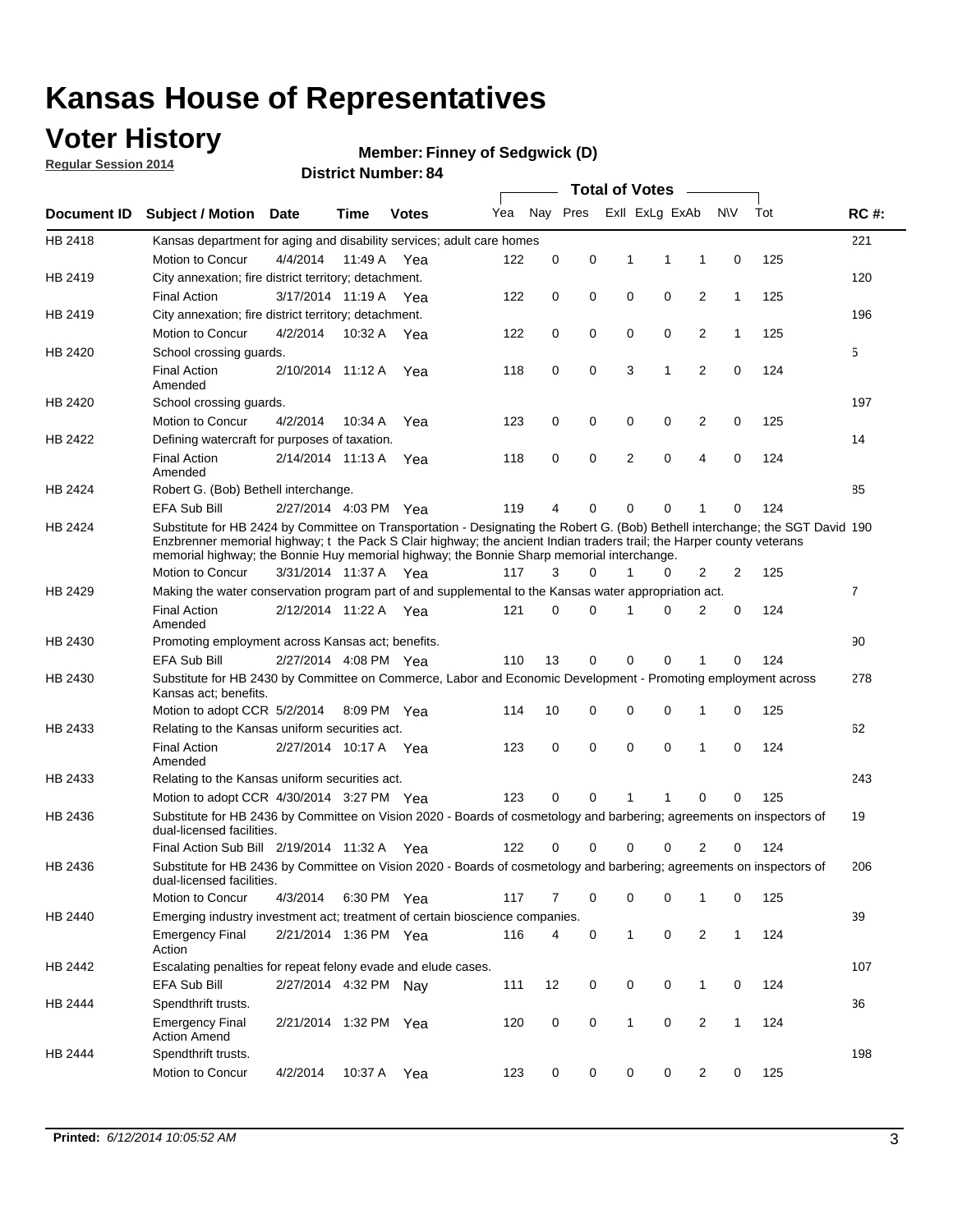#### **Voter History Regular Session 2014**

| <b>Member: Finney of Sedgwick (D)</b>                                                                                                                                                                                                    |
|------------------------------------------------------------------------------------------------------------------------------------------------------------------------------------------------------------------------------------------|
| <b>B</b> <i>Little Little Company</i> and Company and Company and Company and Company and Company and Company and Company and Company and Company and Company and Company and Company and Company and Company and Company and Company an |

| noguidi ocoololi 4017 |                                                                                                                                                                                                                                                                                                                                                                              |                       |             | <b>District Number: 84</b> |     |    |                     | <b>Total of Votes</b> |                  |             |     |             |
|-----------------------|------------------------------------------------------------------------------------------------------------------------------------------------------------------------------------------------------------------------------------------------------------------------------------------------------------------------------------------------------------------------------|-----------------------|-------------|----------------------------|-----|----|---------------------|-----------------------|------------------|-------------|-----|-------------|
|                       |                                                                                                                                                                                                                                                                                                                                                                              |                       |             |                            | Yea |    | Nay Pres            |                       | Exll ExLg ExAb   | <b>NV</b>   | Tot |             |
| Document ID           | Subject / Motion Date                                                                                                                                                                                                                                                                                                                                                        |                       | <b>Time</b> | <b>Votes</b>               |     |    |                     |                       |                  |             |     | <b>RC#:</b> |
| HB 2445               | Allowing for criminal discovery materials to be provided to defendant or defendant's counsel.                                                                                                                                                                                                                                                                                |                       |             |                            |     |    |                     |                       |                  |             |     | 63          |
|                       | <b>Final Action</b><br>Amended                                                                                                                                                                                                                                                                                                                                               | 2/27/2014 10:19 A Yea |             |                            | 123 | 0  | 0                   | $\mathbf 0$           | $\mathbf 0$<br>1 | 0           | 124 |             |
| HB 2446               | District courts; court trustee operations fund. judicial process; concerning sentencing dispositions, probation and postrelease<br>supervision; concerning expungement of driving under the influence and criminal refusal convictions; concerning trials,<br>conduct of jury after case is submitted.                                                                       |                       |             |                            |     |    |                     |                       |                  |             |     | 8           |
|                       | <b>Final Action</b>                                                                                                                                                                                                                                                                                                                                                          | 2/12/2014 11:23 A     |             | - Yea                      | 121 | 0  | 0                   |                       | 2                | 0           | 124 |             |
| HB 2446               | Senate Substitute for HB 2446 by Committee on Judiciary - Courts; allocating moneys from driver's license fees to judicial<br>branch nonjudicial salary adjustment fund; allowing chief justice to authorize expenditures from court trustee operations fund in<br>certain judicial districts; time limits for court decisions.<br>Motion to adopt CCR 4/30/2014 3:01 PM Yea |                       |             |                            | 121 |    | 0<br>2              | 1                     | 1<br>0           | 0           | 125 | 239         |
| HB 2447               | Real property; trespass and liability.                                                                                                                                                                                                                                                                                                                                       |                       |             |                            |     |    |                     |                       |                  |             |     | 29          |
|                       | <b>Final Action</b><br>Amended                                                                                                                                                                                                                                                                                                                                               | 2/21/2014 11:14 A     |             | Yea                        | 119 |    | $\overline{2}$<br>0 | 1                     | $\mathbf 0$<br>2 | 0           | 124 |             |
| HB 2447               | Real property; trespass and liability.                                                                                                                                                                                                                                                                                                                                       |                       |             |                            |     |    |                     |                       |                  |             |     | 202         |
|                       | Motion to Adopt CCR 4/3/2014 6:10 PM Yea                                                                                                                                                                                                                                                                                                                                     |                       |             |                            | 122 |    | 0<br>2              | $\mathbf 0$           | 0<br>1           | 0           | 125 |             |
| HB 2448               | Interference with judicial process.                                                                                                                                                                                                                                                                                                                                          |                       |             |                            |     |    |                     |                       |                  |             |     | 30          |
|                       | <b>Final Action</b>                                                                                                                                                                                                                                                                                                                                                          | 2/21/2014 11:16 A     |             | Yea                        | 121 |    | 0<br>0              |                       | 2<br>0           | 0           | 124 |             |
| HB 2448               | Senate Substitute for HB 2448 by Committee on Judiciary - Updating provisions relating to the Kansas bureau of<br>investigation's DNA database; amending the crime of interference with                                                                                                                                                                                      |                       |             |                            |     |    |                     |                       |                  |             |     | 240         |
|                       | Motion to adopt CCR 4/30/2014 3:10 PM Yea                                                                                                                                                                                                                                                                                                                                    |                       |             |                            | 116 |    | 7<br>0              | 1                     | 1<br>0           | 0           | 125 |             |
| HB 2451               | Electric utilities; creating the electric highway fee.<br><b>EFA Sub Bill</b>                                                                                                                                                                                                                                                                                                | 2/27/2014 4:18 PM Nav |             |                            | 64  | 59 | 0                   | $\mathbf 0$           | 0<br>1           | 0           | 124 | 96          |
| HB 2451               | Substitute for HB 2451 by Committee on Transportation - Increasing registration fees for electric vehicles.                                                                                                                                                                                                                                                                  |                       |             |                            |     |    |                     |                       |                  |             |     | 207         |
|                       | Motion to Concur                                                                                                                                                                                                                                                                                                                                                             | 4/3/2014              |             | 6:34 PM Nay                | 94  | 30 | 0                   | $\Omega$              | 0<br>1           | 0           | 125 |             |
| HB 2452               | Substitute for HB 2452 by Committee on Transportation - Distinctive license plates; donate life, disabled veterans, rotary<br>international, Kansas horse council.                                                                                                                                                                                                           |                       |             |                            |     |    |                     |                       |                  |             |     | 41          |
|                       | <b>EFA Sub Bill</b>                                                                                                                                                                                                                                                                                                                                                          | 2/21/2014 1:39 PM Yea |             |                            | 120 | 0  | 0                   | 1                     | 2<br>0           |             | 124 |             |
| HB 2452               | Substitute for HB 2452 by Committee on Transportation - Distinctive license plates; donate life, disabled veterans, rotary<br>international, Kansas horse council, motorcycles.                                                                                                                                                                                              |                       |             |                            |     |    |                     |                       |                  |             |     | 208         |
|                       | Motion to Concur                                                                                                                                                                                                                                                                                                                                                             | 4/3/2014              |             | 6:37 PM Yea                | 123 | 1  | 0                   | 0                     | $\mathbf 0$<br>1 | 0           | 125 |             |
| HB 2453               | Protecting religious freedom regarding marriage.                                                                                                                                                                                                                                                                                                                             |                       |             |                            |     |    |                     |                       |                  |             |     | 9           |
|                       | <b>Final Action</b><br>Amended                                                                                                                                                                                                                                                                                                                                               | 2/12/2014 11:28 A     |             | Nav                        | 72  | 49 | 0                   | 1                     | 0<br>2           | 0           | 124 |             |
| HB 2455               | Property tax exemption for certain utility systems located on military installation.                                                                                                                                                                                                                                                                                         |                       |             |                            |     |    |                     |                       |                  |             |     | 108         |
|                       | <b>Emergency Final</b><br><b>Action Amend</b>                                                                                                                                                                                                                                                                                                                                | 3/6/2014              | 11:23 A     | Yea                        | 119 | 1  | 0                   | $\overline{2}$        | 2<br>1           | 0           | 125 |             |
| HB 2456               | Property taxation; defining commercial and industrial machinery and equipment; motor vehicles, members of military service<br>and active quard and reservists.                                                                                                                                                                                                               |                       |             |                            |     |    |                     |                       |                  |             |     | 49          |
|                       | <b>Final Action</b><br>Amended                                                                                                                                                                                                                                                                                                                                               | 2/26/2014 11:32 A Nay |             |                            | 100 | 23 | 0                   | 0                     | 0<br>1           | 0           | 124 |             |
| HB 2463               | Creating civil liability for acts of terrorism; forfeiture of property related to violations of certain criminal acts.                                                                                                                                                                                                                                                       |                       |             |                            |     |    |                     |                       |                  |             |     | 50          |
|                       | <b>Final Action</b><br>Amended                                                                                                                                                                                                                                                                                                                                               | 2/26/2014 11:33 A Yea |             |                            | 123 |    | 0<br>0              | $\mathbf 0$           | $\mathbf 0$<br>1 | $\mathbf 0$ | 124 |             |
| HB 2463               | Creating civil liability for acts of terrorism; forfeiture of property related to violations of certain criminal acts.                                                                                                                                                                                                                                                       |                       |             |                            |     |    |                     |                       |                  |             |     | 194         |
|                       | Motion to Concur                                                                                                                                                                                                                                                                                                                                                             | 4/1/2014              |             | 10:46 A Yea                | 123 | 0  | 0                   | 1                     | 0                | 0           | 125 |             |
| HB 2464               | Allowing banks, trust companies and savings and loans to claim the expensing deduction for privilege tax filers under the<br>Kansas income tax act.                                                                                                                                                                                                                          |                       |             |                            |     |    |                     |                       |                  |             |     | 15          |
|                       | <b>Final Action</b><br>Amended                                                                                                                                                                                                                                                                                                                                               | 2/14/2014 11:14 A Yea |             |                            | 118 |    | 0<br>0              | 2                     | 0<br>4           | 0           | 124 |             |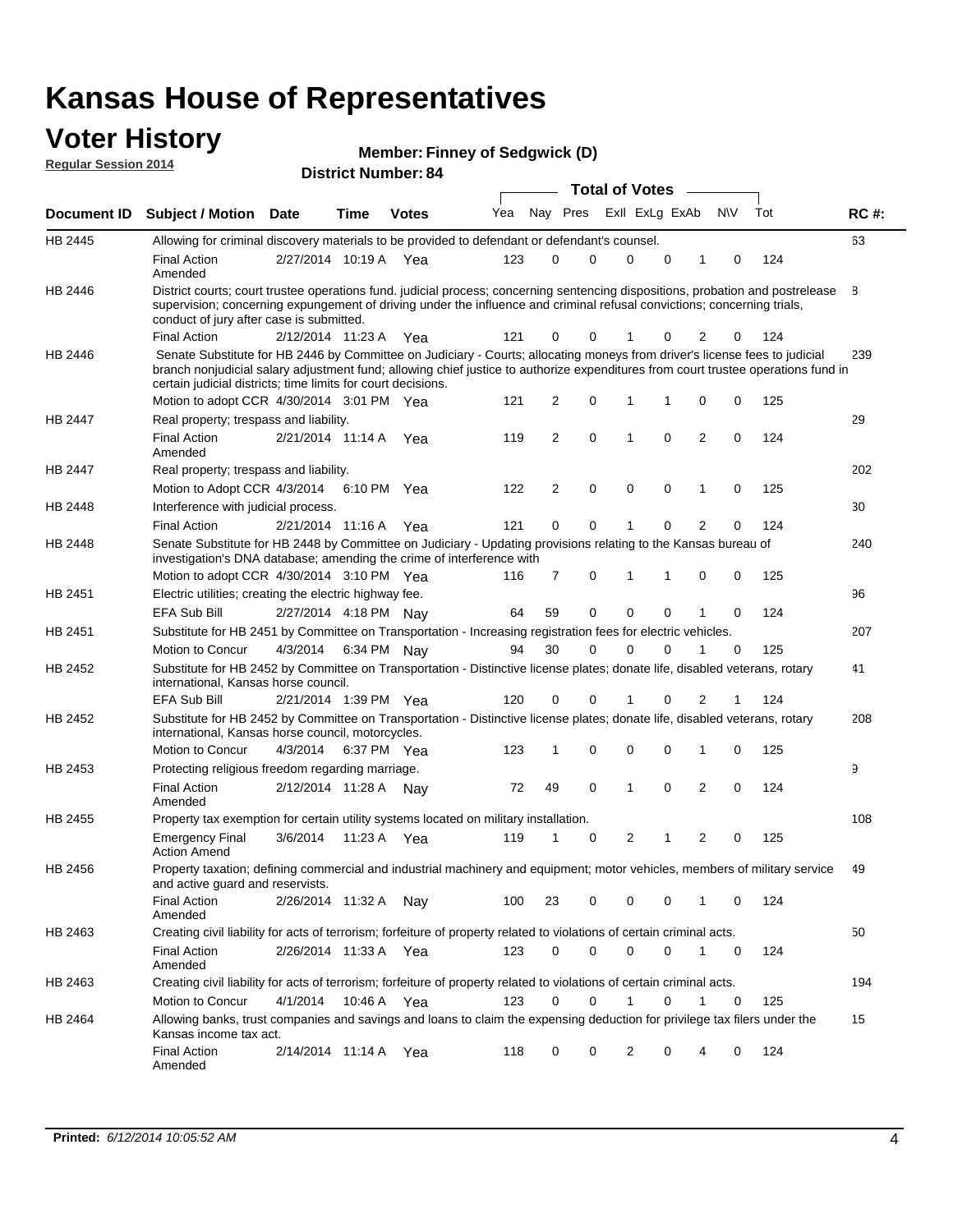### **Voter History**

**Regular Session 2014**

#### **Member: Finney of Sedgwick (D)**

|                    |                                                                                                                                                                             |                       |             |              |     |                |          | <b>Total of Votes</b> |              |                |                |              |     |             |
|--------------------|-----------------------------------------------------------------------------------------------------------------------------------------------------------------------------|-----------------------|-------------|--------------|-----|----------------|----------|-----------------------|--------------|----------------|----------------|--------------|-----|-------------|
| <b>Document ID</b> | <b>Subject / Motion Date</b>                                                                                                                                                |                       | Time        | <b>Votes</b> | Yea |                | Nay Pres |                       |              | Exll ExLg ExAb |                | <b>NV</b>    | Tot | <b>RC#:</b> |
| HB 2466            | Relating to administrative procedure; judicial review.                                                                                                                      |                       |             |              |     |                |          |                       |              |                |                |              |     | 37          |
|                    | <b>Emergency Final</b><br><b>Action Amend</b>                                                                                                                               | 2/21/2014 1:33 PM Yea |             |              | 118 | 2              | 0        |                       | 1            | 0              | 2              | 1            | 124 |             |
| HB 2470            | Purchasing authority for certain insurance by the state board of regents for state educational institutions.                                                                |                       |             |              |     |                |          |                       |              |                |                |              |     | 16          |
|                    | <b>Final Action</b>                                                                                                                                                         | 2/17/2014 11:20 A Yea |             |              | 120 | 0              | 0        |                       | 3            | 0              | 1              | 0            | 124 |             |
| HB 2475            | Personal financial literacy program as a requirement for high school graduation.                                                                                            |                       |             |              |     |                |          |                       |              |                |                |              |     | 126         |
|                    | <b>Final Action</b><br>Amended                                                                                                                                              | 3/19/2014 11:22 A Yea |             |              | 110 | 12             | 0        |                       | 0            | 1              | 2              | $\mathbf 0$  | 125 |             |
| <b>HB 2478</b>     | Venue for crimes committed with an electronic device.                                                                                                                       |                       |             |              |     |                |          |                       |              |                |                |              |     | 51          |
|                    | <b>Final Action</b>                                                                                                                                                         | 2/26/2014 11:34 A     |             | Yea          | 123 | 0              | 0        |                       | $\Omega$     | 0              | 1              | 0            | 124 |             |
| HB 2479            | Removing 2015 sunset provision from law requiring ignition interlock device after first test failure or alcohol or drug-related<br>conviction.                              |                       |             |              |     |                |          |                       |              |                |                |              |     | 115         |
|                    | <b>Final Action</b><br>Amended                                                                                                                                              | 3/14/2014 11:14 A     |             | Yea          | 117 | 0              | 0        |                       | 2            | 1              | 4              | 1            | 125 |             |
| HB 2479            | Removing 2015 sunset provision from law requiring ignition interlock device after first test failure or alcohol or drug-related<br>conviction.                              |                       |             |              |     |                |          |                       |              |                |                |              |     | 210         |
|                    | Motion to Concur                                                                                                                                                            | 4/3/2014              |             | 6:47 PM Yea  | 122 | 2              | 0        |                       | 0            | 0              | 1              | 0            | 125 |             |
| HB 2480            | Repealing the review of TeleKansas I.                                                                                                                                       |                       |             |              |     |                |          |                       |              |                |                |              |     | 64          |
|                    | <b>Final Action</b><br>Amended                                                                                                                                              | 2/27/2014 10:20 A Yea |             |              | 123 | 0              | 0        |                       | $\mathbf 0$  | 0              | 1              | 0            | 124 |             |
| HB 2480            | Repealing the review of TeleKansas I.                                                                                                                                       |                       |             |              |     |                |          |                       |              |                |                |              |     | 250         |
|                    | Motion to Concur                                                                                                                                                            | 5/1/2014              | 1:54 PM Yea |              | 123 | 1              | 0        |                       | 0            | 0              | 0              | $\mathbf{1}$ | 125 |             |
| HB 2482            | Authority of state corporation commission to intervene in court proceedings.                                                                                                |                       |             |              |     |                |          |                       |              |                |                |              |     | 65          |
|                    | <b>Final Action</b><br>Amended                                                                                                                                              | 2/27/2014 10:21 A     |             | Yea          | 121 | 2              | 0        |                       | 0            | 0              | 1              | 0            | 124 |             |
| HB 2482            | Senate Substitute for HB 2482 by Committee on Utilities - Creating the energy efficiency investment act.                                                                    |                       |             |              |     |                |          |                       |              |                |                |              |     | 211         |
|                    | Motion to Concur                                                                                                                                                            | 4/3/2014 7:02 PM Yea  |             |              | 99  | 25             | 0        |                       | 0            | 0              | 1              | 0            | 125 |             |
| HB 2487            | Construction of electric transmission lines and certificates of public convenience and necessity.                                                                           |                       |             |              |     |                |          |                       |              |                |                |              |     | 66          |
|                    | <b>Final Action</b><br>Amended                                                                                                                                              | 2/27/2014 10:22 A Yea |             |              | 113 | 10             | 0        |                       | 0            | 0              | 1              | 0            | 124 |             |
| HB 2487            | Relating to the powers and duties of the state corporation commission; construction of electric transmission lines and<br>certificates of public convenience and necessity. |                       |             |              |     |                |          |                       |              |                |                |              |     | 254         |
|                    | Sub motion to concur 5/1/2014 4:36 PM Yea                                                                                                                                   |                       |             |              | 117 | 8              | 0        |                       | 0            | $\mathbf 0$    | 0              | 0            | 125 |             |
| HB 2488            | Kansas electric transmission authority and the purpose and composition of the authority.                                                                                    |                       |             |              |     |                |          |                       |              |                |                |              |     | 10          |
|                    | <b>Final Action</b><br>Amended                                                                                                                                              | 2/12/2014 11:30 A Yea |             |              | 108 | 13             | 0        |                       | 1            | $\mathbf 0$    | 2              | $\mathbf 0$  | 124 |             |
| <b>HB 2488</b>     | Kansas electric transmission authority and the purpose and composition of the authority.                                                                                    |                       |             |              |     |                |          |                       |              |                |                |              |     | 158         |
|                    | Motion to Concur                                                                                                                                                            | 3/25/2014 10:43 A     |             | Yea          | 107 | 15             | 0        |                       | 1            | 0              | 2              | 0            | 125 |             |
| HB 2489            | Legislative review of exceptions to disclosure of public records.                                                                                                           |                       |             |              |     |                |          |                       |              |                |                |              |     | 67          |
|                    | <b>Final Action</b><br>Amended                                                                                                                                              | 2/27/2014 10:23 A Yea |             |              | 122 | $\mathbf{1}$   |          | 0                     | 0            | 0              | 1              | 0            | 124 |             |
| HB 2490            | Criminal procedure; conduct of jury after case is submitted.                                                                                                                |                       |             |              |     |                |          |                       |              |                |                |              |     | 31          |
|                    | <b>Final Action</b><br>Amended                                                                                                                                              | 2/21/2014 11:17 A Yea |             |              | 121 | 0              | 0        |                       | $\mathbf{1}$ | $\mathbf 0$    | $\overline{2}$ | 0            | 124 |             |
| HB 2490            | Capital murder; attempt; murder in the first degree; sentencing.                                                                                                            |                       |             |              |     |                |          |                       |              |                |                |              |     | 241         |
|                    | Motion to adopt CCR 4/30/2014 3:16 PM Yea                                                                                                                                   |                       |             |              | 123 | 0              | 0        |                       | $\mathbf{1}$ | 1              | 0              | 0            | 125 |             |
| HB 2491            | Kansas tort claims act; attorney may appear in small claims action.                                                                                                         |                       |             |              |     |                |          |                       |              |                |                |              |     | 20          |
|                    | <b>Final Action</b><br>Amended                                                                                                                                              | 2/19/2014 11:34 A Yea |             |              | 120 | $\overline{2}$ | 0        |                       | 0            | 0              | 2              | 0            | 124 |             |
| HB 2491            | Kansas tort claims act; attorney may appear in small claims action.                                                                                                         |                       |             |              |     |                |          |                       |              |                |                |              |     | 199         |
|                    | Motion to Concur                                                                                                                                                            | 4/2/2014              |             | 10:40 A Yea  | 121 | $\overline{2}$ |          | 0                     | 0            | 0              | $\overline{2}$ | 0            | 125 |             |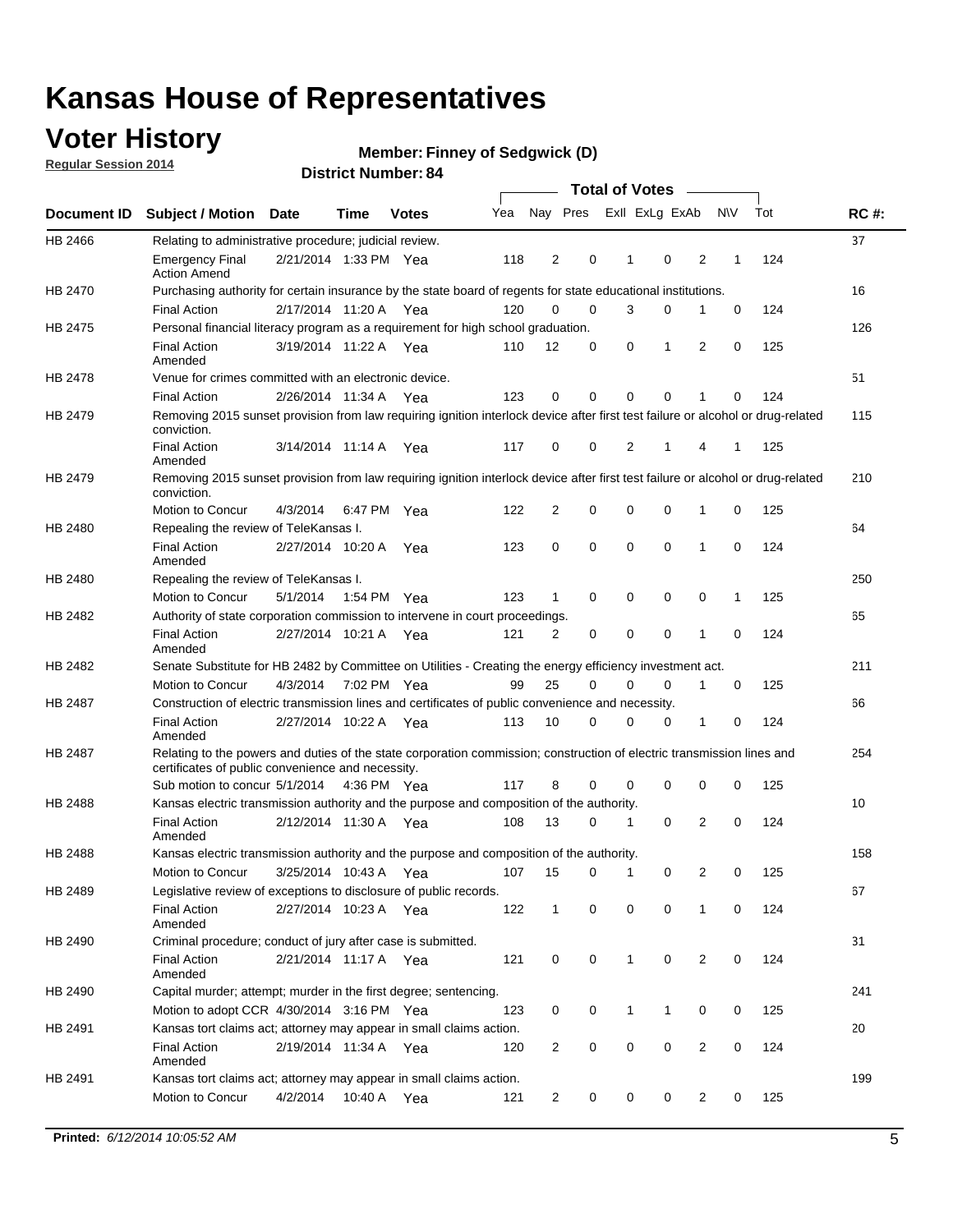### **Voter History**

**Regular Session 2014**

#### **Member: Finney of Sedgwick (D)**

|                    |                                                                                                                                                                                                                                                        |                       |             |              |     |          |          | <b>Total of Votes</b> |              |                |              |     |              |
|--------------------|--------------------------------------------------------------------------------------------------------------------------------------------------------------------------------------------------------------------------------------------------------|-----------------------|-------------|--------------|-----|----------|----------|-----------------------|--------------|----------------|--------------|-----|--------------|
| <b>Document ID</b> | <b>Subject / Motion Date</b>                                                                                                                                                                                                                           |                       | Time        | <b>Votes</b> | Yea | Nay Pres |          | Exll ExLg ExAb        |              |                | <b>NV</b>    | Tot | <b>RC#:</b>  |
| HB 2493            | Relating to surety regulation, appearance bonds and unlawful sexual relations.                                                                                                                                                                         |                       |             |              |     |          |          |                       |              |                |              |     | 23           |
|                    | <b>Final Action</b><br>Amended                                                                                                                                                                                                                         | 2/20/2014 11:14 A     |             | Yea          | 113 | 10       | 0        | 0                     | $\mathbf 0$  | 0              | $\mathbf 1$  | 124 |              |
| HB 2495            | Concerning sentencing dispositions, probation and postrelease supervision.                                                                                                                                                                             |                       |             |              |     |          |          |                       |              |                |              |     | 24           |
|                    | <b>Final Action</b><br>Amended                                                                                                                                                                                                                         | 2/20/2014 11:17 A Yea |             |              | 122 | 1        | 0        | 0                     | $\mathbf 0$  | $\mathbf 0$    | -1           | 124 |              |
| HB 2501            | Human trafficking and related crimes; penalties for buying sexual relations; records and reporting by courts; staff secure facility 25<br>requirements.                                                                                                |                       |             |              |     |          |          |                       |              |                |              |     |              |
|                    | <b>Final Action</b><br>Amended                                                                                                                                                                                                                         | 2/20/2014 11:18 A Yea |             |              | 123 | $\Omega$ | 0        | 0                     | $\Omega$     | $\mathbf 0$    | 1            | 124 |              |
| HB 2502            | Allowing victim notification on status change of person confined.                                                                                                                                                                                      |                       |             |              |     |          |          |                       |              |                |              |     | 26           |
|                    | <b>Final Action</b>                                                                                                                                                                                                                                    | 2/20/2014 11:20 A Yea |             |              | 123 | $\Omega$ | 0        | $\mathbf{0}$          | $\Omega$     | $\Omega$       |              | 124 |              |
| HB 2503            | Substitute for HB 2503 by Committee on Federal and State Affairs -- Carrying of concealed handguns by law enforcement<br>officers.                                                                                                                     |                       |             |              |     |          |          |                       |              |                |              |     | 230          |
|                    | Final Action Sub Bill 4/5/2014                                                                                                                                                                                                                         |                       | 10:22 A     | Yea          | 119 |          | 0        | 0                     | 0            | 4              |              | 125 |              |
| HB 2504            | Repealing outdated provisions relating to the purchase of certain real estate by the department of corrections.                                                                                                                                        |                       |             |              |     |          |          |                       |              |                |              |     | 18           |
|                    | <b>Final Action</b>                                                                                                                                                                                                                                    | 2/19/2014 11:31 A Yea |             |              | 122 | $\Omega$ | $\Omega$ | 0                     | $\mathbf{0}$ | $\overline{2}$ | 0            | 124 |              |
| HB 2506            | Repealing K.S.A. 72-60b03, the effective date of the midwestern higher education compact act.                                                                                                                                                          |                       |             |              |     |          |          |                       |              |                |              |     | 52           |
|                    | <b>Final Action</b>                                                                                                                                                                                                                                    | 2/26/2014 11:35 A Yea |             |              | 122 |          | $\Omega$ | 0                     | 0            | 1              | 0            | 124 |              |
| HB 2506            | Senate Substitute for HB 2506 by Committee on Ways and Means - Education; appropriations for FY 2014 and FY 2015 for<br>various state agencies; amendments concerning postsecondary education; amendments to provisions relating to school<br>finance. |                       |             |              |     |          |          |                       |              |                |              |     | 238          |
|                    | Motion to Adopt CCR 4/6/2014                                                                                                                                                                                                                           |                       | 9:45 PM Nav |              | 63  | 57       | 0        | 0                     | 0            | 4              | -1           | 125 |              |
| HB 2509            | Emergency medical services amendments.                                                                                                                                                                                                                 |                       |             |              |     |          |          |                       |              |                |              |     | 101          |
|                    | Emergency Final<br><b>Action Amend</b>                                                                                                                                                                                                                 | 2/27/2014 4:24 PM Yea |             |              | 123 | 0        | 0        | $\mathbf 0$           | 0            | 1              | 0            | 124 |              |
| HB 2510            | Pharmacists and pharmacies; pharmacy technicians; registration and grounds for denial of registration.                                                                                                                                                 |                       |             |              |     |          |          |                       |              |                |              |     | 84           |
|                    | <b>Emergency Final</b><br>Action                                                                                                                                                                                                                       | 2/27/2014 4:01 PM Yea |             |              | 71  | 52       | 0        | 0                     | 0            | 1              | 0            | 124 |              |
| HB 2511            | Liability for property tax on personal property; sale or abandonment of personal property.                                                                                                                                                             |                       |             |              |     |          |          |                       |              |                |              |     | 27           |
|                    | <b>Final Action</b>                                                                                                                                                                                                                                    | 2/20/2014 11:21 A     |             | Yea          | 123 | $\Omega$ | $\Omega$ | 0                     | 0            | 1              | 0            | 124 |              |
| HB 2514            | Exemption for Federal Home Loan Bank in certain insolvency proceedings involving insurance companies.                                                                                                                                                  |                       |             |              |     |          |          |                       |              |                |              |     | $\mathbf{2}$ |
|                    | <b>Final Action</b>                                                                                                                                                                                                                                    | 2/10/2014 11:08 A     |             | Yea          | 118 | $\Omega$ | $\Omega$ | 3                     | 1            | 2              | $\mathbf 0$  | 124 |              |
| HB 2515            | Insurance; confidentiality of work papers from analysis of analysis of financial regulation or market regulation of insurance<br>company or affiliates.                                                                                                |                       |             |              |     |          |          |                       |              |                |              |     | 82           |
|                    | <b>Emergency Final</b><br>Action                                                                                                                                                                                                                       | 2/27/2014 3:58 PM Yea |             |              | 123 | 0        | 0        | 0                     | 0            | 1              | 0            | 124 |              |
| HB 2515            | Updating statutory references and making corresponding changes due to Executive Reorganization Order No. 41.                                                                                                                                           |                       |             |              |     |          |          |                       |              |                |              |     | 269          |
|                    | Motion to Adopt CCR 5/2/2014 3:31 PM Yea                                                                                                                                                                                                               |                       |             |              | 118 | 4        | 0        | 0                     | $\mathbf{1}$ | $\mathbf{1}$   | $\mathbf{1}$ | 125 |              |
| HB 2516            | Amendments relating to health care provider liability insurance and to companies organized to provide such insurance.                                                                                                                                  |                       |             |              |     |          |          |                       |              |                |              |     | 3            |
|                    | <b>Final Action</b><br>Amended                                                                                                                                                                                                                         | 2/10/2014 11:10 A Yea |             |              | 118 | 0        | 0        | 3                     | 1            | 2              | 0            | 124 |              |
| HB 2516            | Amendments relating to health care provider liability insurance and to companies organized to provide such insurance.                                                                                                                                  |                       |             |              |     |          |          |                       |              |                |              |     | 191          |
|                    | Motion to Concur                                                                                                                                                                                                                                       | 3/31/2014 11:40 A Yea |             |              | 121 | 0        | 0        | 1                     | 0            | 2              | $\mathbf{1}$ | 125 |              |
| HB 2518            | Relating to ballot language statements.                                                                                                                                                                                                                |                       |             |              |     |          |          |                       |              |                |              |     | 40           |
|                    | Emergency Final<br><b>Action Amend</b>                                                                                                                                                                                                                 | 2/21/2014 1:37 PM Yea |             |              | 116 | 4        | 0        | 1                     | 0            | 2              | 1            | 124 |              |
| HB 2525            | Kansas money transmitter act concerning change of controlling interest and notification.                                                                                                                                                               |                       |             |              |     |          |          |                       |              |                |              |     | 32           |
|                    | <b>Final Action</b>                                                                                                                                                                                                                                    | 2/21/2014 11:18 A Yea |             |              | 105 | 16       | 0        | $\mathbf{1}$          | 0            | 2              | 0            | 124 |              |
| HB 2525            | Kansas money transmitter act concerning change of controlling interest and notification.                                                                                                                                                               |                       |             |              |     |          |          |                       |              |                |              |     | 252          |
|                    | Motion to Concur                                                                                                                                                                                                                                       | 5/1/2014              |             | 1:59 PM Yea  | 112 | 13       | 0        | 0                     | 0            | 0              | 0            | 125 |              |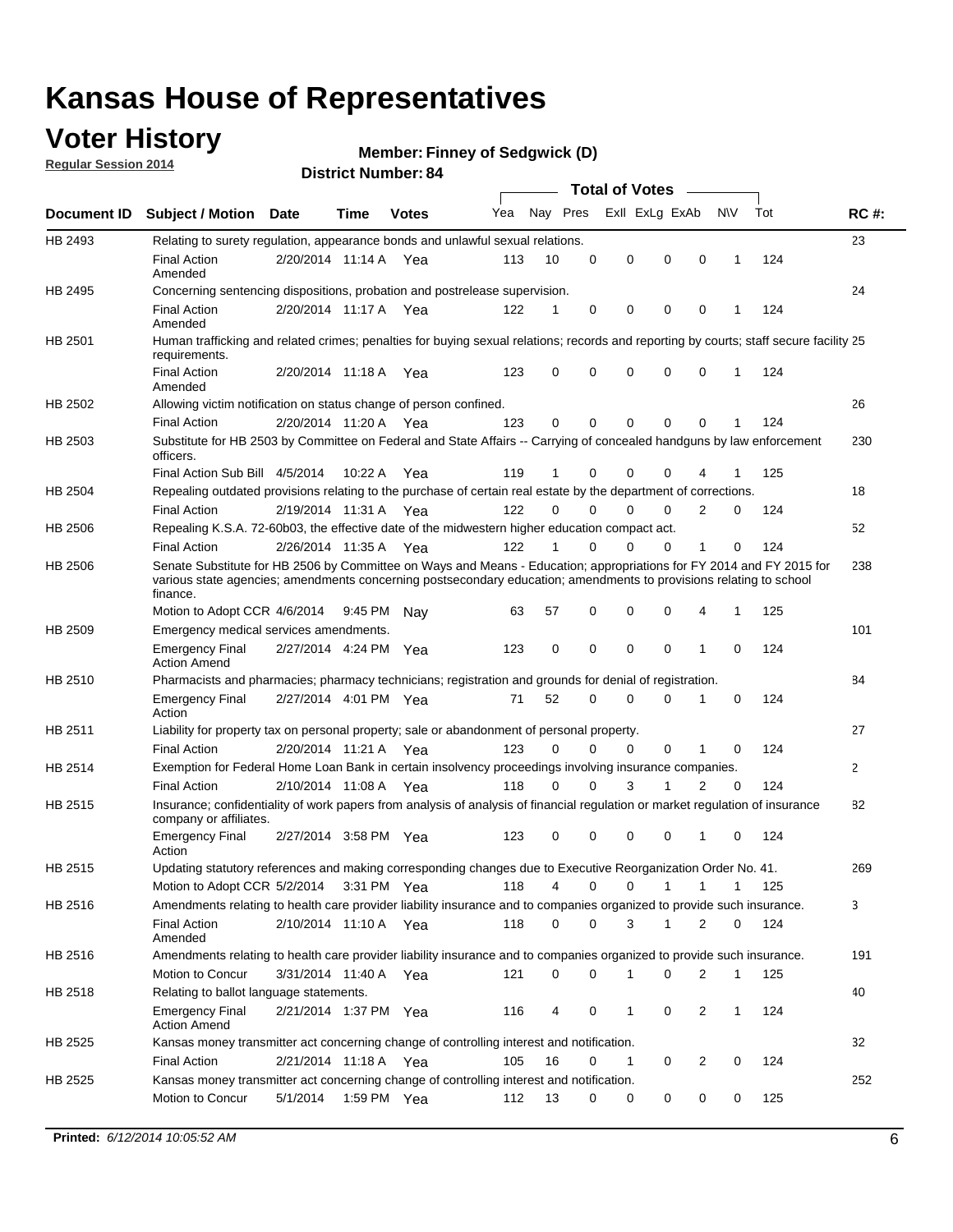#### **Voter History Regular Session 2014**

|  |  | <b>Member: Finney of Sedgwick (D)</b> |  |
|--|--|---------------------------------------|--|
|--|--|---------------------------------------|--|

|             |                                                                                                                                                                                                                                                                                                                                           |                       | ul Ituliinui |              |     |    |          | <b>Total of Votes</b> |                |          |           |   |     |             |
|-------------|-------------------------------------------------------------------------------------------------------------------------------------------------------------------------------------------------------------------------------------------------------------------------------------------------------------------------------------------|-----------------------|--------------|--------------|-----|----|----------|-----------------------|----------------|----------|-----------|---|-----|-------------|
| Document ID | <b>Subject / Motion Date</b>                                                                                                                                                                                                                                                                                                              |                       | <b>Time</b>  | <b>Votes</b> | Yea |    | Nay Pres |                       | Exll ExLg ExAb |          | <b>NV</b> |   | Tot | <b>RC#:</b> |
| HB 2533     | Changing interest credit amounts, member distributions upon termination or death and retirement annuities under the KPERS 42<br>Act of 2015.                                                                                                                                                                                              |                       |              |              |     |    |          |                       |                |          |           |   |     |             |
|             | <b>Emergency Final</b><br><b>Action Amend</b>                                                                                                                                                                                                                                                                                             | 2/21/2014 1:40 PM Nav |              |              | 94  | 26 |          | 0                     | 1              | 0        | 2         | 1 | 124 |             |
| HB 2537     | Eliminating font size and type requirement for disclosure statements contained in insurance contracts and explanatory                                                                                                                                                                                                                     |                       |              |              |     |    |          |                       |                |          |           |   |     | 81          |
|             | materials printed in any language other than English.<br>Emergency Final                                                                                                                                                                                                                                                                  | 2/27/2014 3:56 PM Yea |              |              | 119 | 4  |          | 0                     | $\mathbf 0$    | 0        | 1         | 0 | 124 |             |
|             | Action                                                                                                                                                                                                                                                                                                                                    |                       |              |              |     |    |          |                       |                |          |           |   |     |             |
| HB 2537     | Insurance; eliminating font and type requirements for certain non-English insurance documents; confidentiality of certain<br>documents; continuation of health insurance for spouse and children of certain emergency personnel and employees of the<br>department of corrections; purchase of certain insurance by the state fair board. |                       |              |              |     |    |          |                       |                |          |           |   |     | 249         |
|             | Motion to adopt CCR 4/30/2014 3:58 PM Yea                                                                                                                                                                                                                                                                                                 |                       |              |              | 122 | 0  |          | 0                     | 1              | 1        | 0         | 1 | 125 | 102         |
| HB 2538     | Giving landowner right of first refusal for antlers of deer illegally shot on landowner's property.                                                                                                                                                                                                                                       |                       |              |              |     | 17 |          | 0                     | 0              |          |           |   |     |             |
|             | Emergency Final<br><b>Action Amend</b>                                                                                                                                                                                                                                                                                                    | 2/27/2014 4:26 PM Yea |              |              | 106 |    |          |                       |                | 0        | 1         | 0 | 124 |             |
| HB 2541     | Substitute for HB2541 by Committee on Local Government—plastic bottles and containers; labeling; solid waste landfill<br>restrictions.                                                                                                                                                                                                    |                       |              |              |     |    |          |                       |                |          |           |   |     | 121         |
|             | Final Action Sub Bill 3/17/2014 11:21 A                                                                                                                                                                                                                                                                                                   |                       |              | Yea          | 102 | 21 |          | 0                     | $\mathbf 0$    | 0        | 2         | 0 | 125 |             |
| HB 2542     | Property tax exemption for amateur-built aircraft.                                                                                                                                                                                                                                                                                        |                       |              |              |     |    |          |                       |                |          |           |   |     | 112         |
|             | <b>Final Action</b><br>Amended                                                                                                                                                                                                                                                                                                            | 3/13/2014 11:22 A Yea |              |              | 116 | 4  |          | 0                     | 1              | 1        | 2         | 1 | 125 |             |
| HB 2544     | Authorizing postsecondary educational institutions to enter into the state authorization reciprocity agreement to provide<br>distance education.                                                                                                                                                                                          |                       |              |              |     |    |          |                       |                |          |           |   |     | 17          |
|             | <b>Final Action</b>                                                                                                                                                                                                                                                                                                                       | 2/17/2014 11:21 A Yea |              |              | 120 | 0  |          | 0                     | 3              | 0        | 1         | 0 | 124 |             |
| HB 2545     | Extending sunset date on certain agriculture fees from July 1, 2015, to July 1, 2019.                                                                                                                                                                                                                                                     |                       |              |              |     |    |          |                       |                |          |           |   |     | 68          |
|             | <b>Final Action</b><br>Amended                                                                                                                                                                                                                                                                                                            | 2/27/2014 10:25 A Yea |              |              | 99  | 24 |          | 0                     | 0              | $\Omega$ | 1         | 0 | 124 |             |
| HB 2547     | Changing the map copy requirement in mining permit application.                                                                                                                                                                                                                                                                           |                       |              |              |     |    |          |                       |                |          |           |   |     | 53          |
|             | <b>Final Action</b>                                                                                                                                                                                                                                                                                                                       | 2/26/2014 11:36 A     |              | Yea          | 123 | 0  |          | 0                     | $\mathbf 0$    | 0        | 1         | 0 | 124 |             |
| HB 2548     | Creating the water program management fund and transferring the air quality fee fund.                                                                                                                                                                                                                                                     |                       |              |              |     |    |          |                       |                |          |           |   |     | 46          |
|             | Emergency Final<br>Action                                                                                                                                                                                                                                                                                                                 | 2/21/2014 1:46 PM Yea |              |              | 119 | 1  |          | 0                     | 1              | 0        | 2         | 1 | 124 |             |
| HB 2549     | Allowing burial of hazardous waste on-site.                                                                                                                                                                                                                                                                                               |                       |              |              |     |    |          |                       |                |          |           |   |     | 54          |
|             | <b>Final Action</b>                                                                                                                                                                                                                                                                                                                       | 2/26/2014 11:38 A     |              | Yea          | 123 | 0  |          | 0                     | 0              | 0        | 1         | 0 | 124 |             |
| HB 2550     | Repeal of the atmospheric mercury deposition monitoring network.                                                                                                                                                                                                                                                                          |                       |              |              |     |    |          |                       |                |          |           |   |     | 33          |
|             | <b>Final Action</b>                                                                                                                                                                                                                                                                                                                       | 2/21/2014 11:20 A     |              | Nay          | 92  | 29 |          | 0                     | 1              | 0        | 2         | 0 | 124 |             |
| HB 2551     | Repealing regulation of PCB disposal facilities.                                                                                                                                                                                                                                                                                          |                       |              |              |     |    |          |                       |                |          |           |   |     | 47          |
|             | <b>Emergency Final</b><br>Action Amend                                                                                                                                                                                                                                                                                                    | 2/21/2014 1:47 PM Yea |              |              | 100 | 20 |          | 0                     | 1              | 0        | 2         | 1 | 124 |             |
| HB 2551     | Repealing the regulation of PCB disposal facilities; making changes to the atmospheric mercury deposition monitoring network 271<br>and the disposal of plastic bottles, containers and solid waste.                                                                                                                                      |                       |              |              |     |    |          |                       |                |          |           |   |     |             |
|             | Motion to Adopt CCR 5/2/2014 3:45 PM Yea                                                                                                                                                                                                                                                                                                  |                       |              |              | 105 | 17 |          | 0                     | 0              | 1        | 1         | 1 | 125 |             |
| HB 2552     | Managed care organizations, prompt payment.                                                                                                                                                                                                                                                                                               |                       |              |              |     |    |          |                       |                |          |           |   |     | 69          |
|             | <b>Final Action</b><br>Amended                                                                                                                                                                                                                                                                                                            | 2/27/2014 10:26 A Yea |              |              | 123 | 0  |          | 0                     | 0              | 0        | 1         | 0 | 124 |             |
| HB 2552     | Kansas medical assistance program; managed care organizations; consent for expansion of certain medicaid services.                                                                                                                                                                                                                        |                       |              |              |     |    |          |                       |                |          |           |   |     | 225         |
|             | Motion to Concur                                                                                                                                                                                                                                                                                                                          | 4/4/2014              | 6:13 PM Nay  |              | 68  | 54 |          | 0                     | $\mathbf 0$    | 1        | 2         | 0 | 125 |             |
| HB 2553     | Health care compact.                                                                                                                                                                                                                                                                                                                      |                       |              |              |     |    |          |                       |                |          |           |   |     | 141         |
|             | <b>Final Action</b>                                                                                                                                                                                                                                                                                                                       | 3/24/2014 10:15 A     |              | Nay          | 74  | 48 |          | 0                     | 0              | 0        | 3         | 0 | 125 |             |
| HB 2555     | Release of information in support of arrest warrants and search warrants.                                                                                                                                                                                                                                                                 |                       |              |              |     |    |          |                       |                |          |           |   |     | 86          |
|             | <b>Emergency Final</b><br><b>Action Amend</b>                                                                                                                                                                                                                                                                                             | 2/27/2014 4:04 PM Yea |              |              | 113 | 10 |          | 0                     | 0              | 0        | 1         | 0 | 124 |             |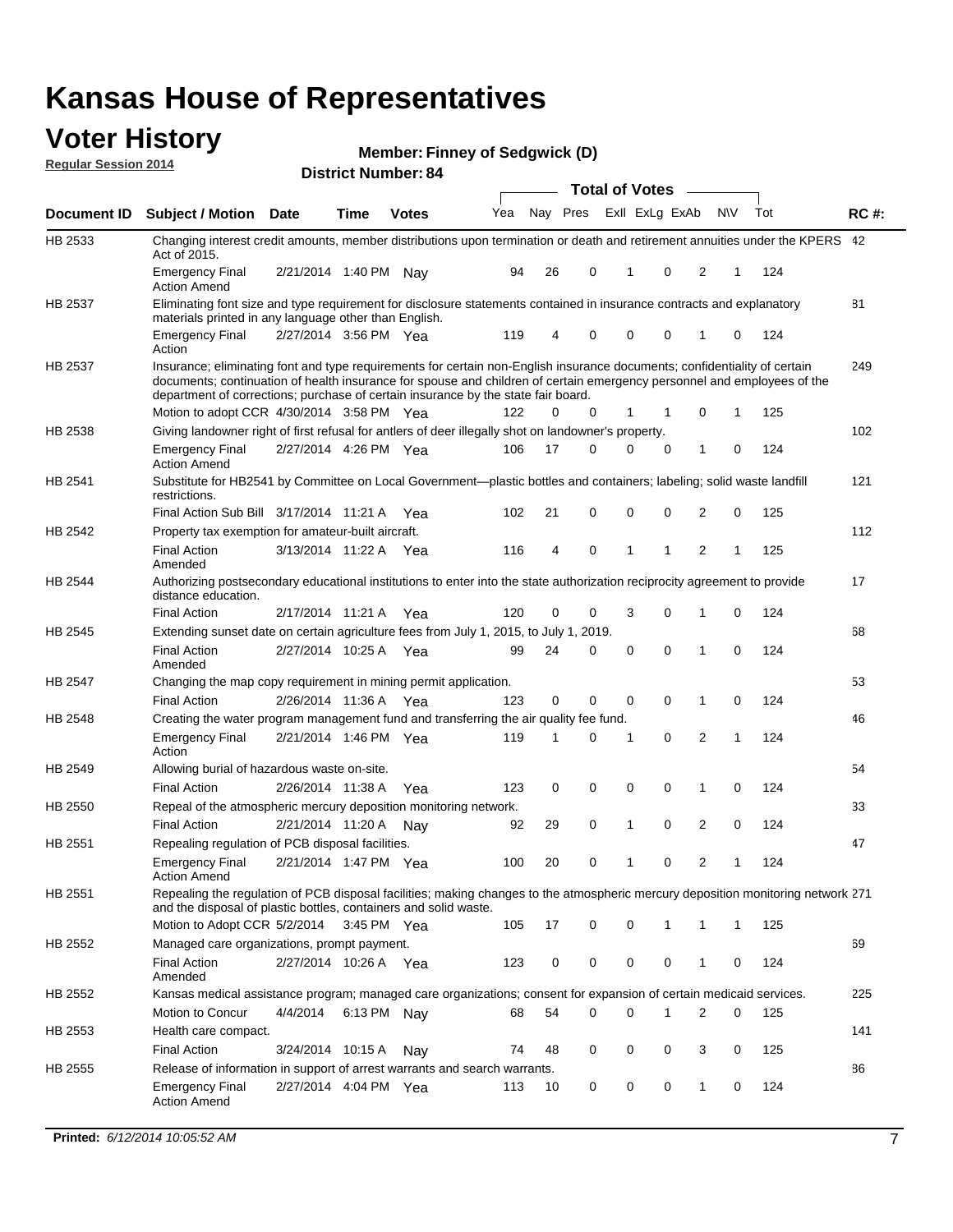### **Voter History**

**Regular Session 2014**

#### **Member: Finney of Sedgwick (D)**

|                |                                                                                                                                                                                                                                                                                                                                                           |                       |         | <b>DISTRICT MAILINGL. 04</b> |     |          |             |              | <b>Total of Votes</b> |                |           |     |             |
|----------------|-----------------------------------------------------------------------------------------------------------------------------------------------------------------------------------------------------------------------------------------------------------------------------------------------------------------------------------------------------------|-----------------------|---------|------------------------------|-----|----------|-------------|--------------|-----------------------|----------------|-----------|-----|-------------|
|                | Document ID Subject / Motion Date                                                                                                                                                                                                                                                                                                                         |                       | Time    | <b>Votes</b>                 | Yea |          | Nay Pres    |              | Exll ExLg ExAb        |                | <b>NV</b> | Tot | <b>RC#:</b> |
| <b>HB 2557</b> | Changing penalties for certain taxpayers who file incorrect returns under Kansas income tax act.                                                                                                                                                                                                                                                          |                       |         |                              |     |          |             |              |                       |                |           |     | 21          |
|                | <b>Final Action</b><br>Amended                                                                                                                                                                                                                                                                                                                            | 2/19/2014 11:35 A Yea |         |                              | 122 | 0        | 0           | 0            | $\Omega$              | 2              | 0         | 124 |             |
| HB 2561        | Licensure of pharmacists and registration of pharmacy interns by board of pharmacy.                                                                                                                                                                                                                                                                       |                       |         |                              |     |          |             |              |                       |                |           |     | 55          |
|                | <b>Final Action</b>                                                                                                                                                                                                                                                                                                                                       | 2/26/2014 11:39 A     |         | Yea                          | 105 | 18       | 0           | 0            | 0                     | 1              | 0         | 124 |             |
| HB 2564        | Requiring 60-day wait before re-employment for retirement benefit eligibility.                                                                                                                                                                                                                                                                            |                       |         |                              |     |          |             |              |                       |                |           |     | 43          |
|                | <b>Emergency Final</b><br>Action                                                                                                                                                                                                                                                                                                                          | 2/21/2014 1:41 PM Yea |         |                              | 120 | 0        | $\mathbf 0$ | $\mathbf{1}$ | $\mathbf 0$           | $\overline{2}$ | 1         | 124 |             |
| HB 2566        | Requiring court fee for forensic audio and video examination services.                                                                                                                                                                                                                                                                                    |                       |         |                              |     |          |             |              |                       |                |           |     | 93          |
|                | <b>Emergency Final</b><br>Action                                                                                                                                                                                                                                                                                                                          | 2/27/2014 4:12 PM Yea |         |                              | 123 | 0        | 0           | 0            | 0                     | $\mathbf 1$    | 0         | 124 |             |
| HB 2568        | Domestic relations; Kansas family law code; child support guidelines.                                                                                                                                                                                                                                                                                     |                       |         |                              |     |          |             |              |                       |                |           |     | 70          |
|                | <b>Final Action</b><br>Amended                                                                                                                                                                                                                                                                                                                            | 2/27/2014 10:27 A Yea |         |                              | 123 | 0        | 0           | 0            | $\mathbf 0$           | 1              | 0         | 124 |             |
| HB 2568        | Domestic relations; Kansas family law code; child support guidelines.                                                                                                                                                                                                                                                                                     |                       |         |                              |     |          |             |              |                       |                |           |     | 268         |
|                | Motion to adopt CCR 5/2/2014                                                                                                                                                                                                                                                                                                                              |                       |         | 3:28 PM Yea                  | 123 | 0        | 0           | 0            | 1                     | 1              | 0         | 125 |             |
| HB 2576        | Employment security law; creation of "new employer rate."                                                                                                                                                                                                                                                                                                 |                       |         |                              |     |          |             |              |                       |                |           |     | 71          |
|                | <b>Final Action</b><br>Amended                                                                                                                                                                                                                                                                                                                            | 2/27/2014 10:28 A Yea |         |                              | 123 | 0        | $\mathbf 0$ | $\mathbf 0$  | $\mathbf 0$           | 1              | 0         | 124 |             |
| HB 2576        | Employment security law; creation of "new employer rate."                                                                                                                                                                                                                                                                                                 |                       |         |                              |     |          |             |              |                       |                |           |     | 159         |
|                | Motion to Concur                                                                                                                                                                                                                                                                                                                                          | 3/25/2014 10:47 A     |         | Yea                          | 122 | $\Omega$ | 0           | 1            | 0                     | 2              | 0         | 125 |             |
| <b>HB 2577</b> | Allowing parents to remain anonymous when surrendering an infant under the newborn protection act.                                                                                                                                                                                                                                                        |                       |         |                              |     |          |             |              |                       |                |           |     | 56          |
|                | <b>Final Action</b><br>Amended                                                                                                                                                                                                                                                                                                                            | 2/26/2014 11:41 A     |         | Yea                          | 123 | 0        | 0           | 0            | 0                     | 1              | 0         | 124 |             |
| HB 2577        | Allowing parents to remain anonymous when surrendering an infant under the newborn protection act.                                                                                                                                                                                                                                                        |                       |         |                              |     |          |             |              |                       |                |           |     | 220         |
|                | Motion to Concur                                                                                                                                                                                                                                                                                                                                          | 4/4/2014              | 11:45 A | Yea                          | 121 | $\Omega$ | 0           | 1            | 1                     | 1              | 1         | 125 |             |
| HB 2578        | Certification by chief law enforcement officer for transfer of a firearm when required by federal law.                                                                                                                                                                                                                                                    |                       |         |                              |     |          |             |              |                       |                |           |     | 122         |
|                | <b>Final Action</b><br>Amended                                                                                                                                                                                                                                                                                                                            | 3/17/2014 11:22 A Yea |         |                              | 123 | $\Omega$ | 0           | 0            | 0                     | 2              | 0         | 125 |             |
| HB 2578        | Regulating the possession of weapons.                                                                                                                                                                                                                                                                                                                     |                       |         |                              |     |          |             |              |                       |                |           |     | 235         |
|                | Motion to Adopt CCR 4/5/2014 4:40 PM                                                                                                                                                                                                                                                                                                                      |                       |         | Nav                          | 102 | 19       | $\mathbf 0$ | $\mathbf 0$  | 0                     | 4              | 0         | 125 |             |
| HB 2580        | Specifying the duties of the state fire marshal relating to regional emergency response teams for hazardous materials and<br>search and rescue incidents.                                                                                                                                                                                                 |                       |         |                              |     |          |             |              |                       |                |           |     | 72          |
|                | <b>Final Action</b><br>Amended                                                                                                                                                                                                                                                                                                                            | 2/27/2014 10:29 A     |         | Yea                          | 113 | 10       | 0           | $\mathbf 0$  | $\mathbf 0$           | 1              | 0         | 124 |             |
| HB 2580        | Kansas Real Estate Appraisal Board; licensee fingerprinting and criminal background checks.                                                                                                                                                                                                                                                               |                       |         |                              |     |          |             |              |                       |                |           |     | 272         |
|                | Motion to adopt CCR 5/2/2014                                                                                                                                                                                                                                                                                                                              |                       |         | 3:49 PM Yea                  | 115 | 7        | 0           |              | 0<br>1                | 1              | 1         | 125 |             |
| HB 2582        | Creating an exemption from food establishment licensing for churches.                                                                                                                                                                                                                                                                                     |                       |         |                              |     |          |             |              |                       |                |           |     | 57          |
|                | <b>Final Action</b>                                                                                                                                                                                                                                                                                                                                       | 2/26/2014 11:42 A     |         | Yea                          | 123 | 0        | 0           |              | 0<br>0                | 1              | 0         | 124 |             |
| HB 2588        | Child in need of care; juvenile offenders; permanent custodians.                                                                                                                                                                                                                                                                                          |                       |         |                              |     |          |             |              |                       |                |           |     | 94          |
|                | <b>Emergency Final</b><br><b>Action Amend</b>                                                                                                                                                                                                                                                                                                             | 2/27/2014 4:14 PM Yea |         |                              | 123 | 0        | 0           | 0            | 0                     | 1              | 0         | 124 |             |
| HB 2588        | Senate Substitute for HB 2588 by Committee on Judiciary - Concerning children and minors; relating to children in need of<br>care; placement in juvenile detention facilities; permanent custodians; relating to juvenile offenders; alternative adjudication;<br>youth residential centers and services; risk assessment; sentencing; good time credits. |                       |         |                              |     |          |             |              |                       |                |           |     | 244         |
|                | Motion to adopt CCR 4/30/2014 3:36 PM Yea                                                                                                                                                                                                                                                                                                                 |                       |         |                              | 123 | 0        | 0           | $\mathbf{1}$ | 1                     | 0              | 0         | 125 |             |
| HB 2591        | Requiring certain audit reports to be filed electronically and to be filed only with the department of administration.                                                                                                                                                                                                                                    |                       |         |                              |     |          |             |              |                       |                |           |     | 58          |
|                | <b>Final Action</b>                                                                                                                                                                                                                                                                                                                                       | 2/26/2014 11:43 A Yea |         |                              | 123 | 0        | 0           |              | 0<br>0                | 1              | 0         | 124 |             |
| HB 2595        | State fossils; the tylosaurus and the pteranodon.                                                                                                                                                                                                                                                                                                         |                       |         |                              |     |          |             |              |                       |                |           |     | 73          |
|                | <b>Final Action</b><br>Amended                                                                                                                                                                                                                                                                                                                            | 2/27/2014 10:31 A Yea |         |                              | 96  | 27       | 0           | 0            | 0                     | 1              | 0         | 124 |             |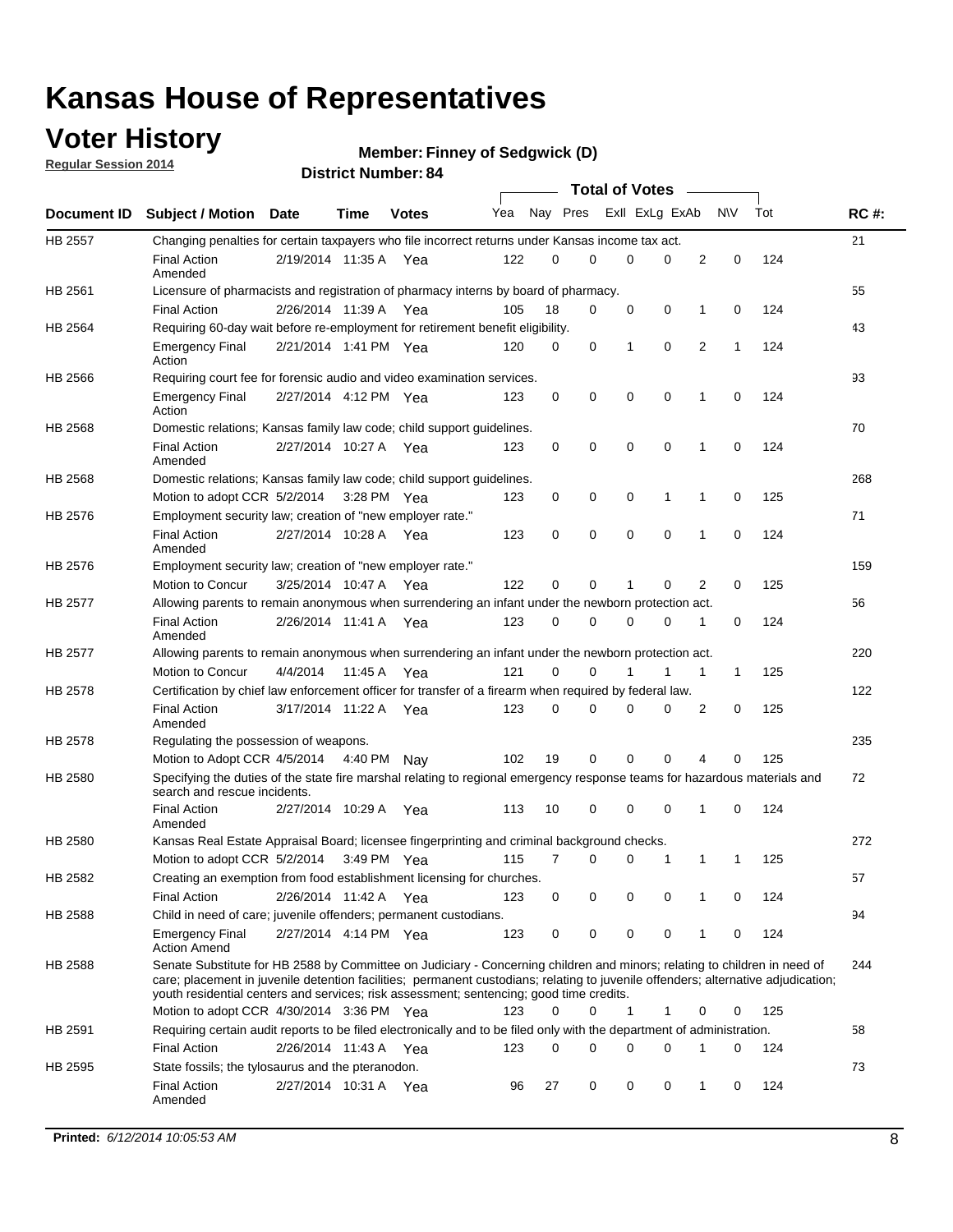### **Voter History**

**Regular Session 2014**

**Member: Finney of Sedgwick (D)** 

| <b>District Number: 84</b> |
|----------------------------|
|                            |

|         |                                                                                                                                                                                                                                       |                       |             |              |     |                | <b>Total of Votes</b>   |             |             |              |           |     |             |
|---------|---------------------------------------------------------------------------------------------------------------------------------------------------------------------------------------------------------------------------------------|-----------------------|-------------|--------------|-----|----------------|-------------------------|-------------|-------------|--------------|-----------|-----|-------------|
|         | Document ID Subject / Motion Date                                                                                                                                                                                                     |                       | <b>Time</b> | <b>Votes</b> | Yea |                | Nay Pres Exll ExLg ExAb |             |             |              | <b>NV</b> | Tot | <b>RC#:</b> |
| HB 2596 | Computation of retirement benefits when a state officer or employee is placed on furlough or has reduction in compensation.                                                                                                           |                       |             |              |     |                |                         |             |             |              |           |     | 74          |
|         | <b>Final Action</b>                                                                                                                                                                                                                   | 2/27/2014 10:33 A     |             | Yea          | 123 | 0              | 0                       | $\mathbf 0$ | $\Omega$    |              | 0         | 124 |             |
| HB 2596 | Computation of retirement benefits when a state officer or employee is placed on furlough or has reduction in<br>compensation.                                                                                                        |                       |             |              |     |                |                         |             |             |              |           |     | 246         |
|         | Motion to adopt CCR 4/30/2014 3:45 PM Yea                                                                                                                                                                                             |                       |             |              | 123 | 0              | 0                       | 1           | 1           | 0            | 0         | 125 |             |
| HB 2597 | Municipal recycling services                                                                                                                                                                                                          |                       |             |              |     |                |                         |             |             |              |           |     | 97          |
|         | <b>Emergency Final</b><br><b>Action Amend</b>                                                                                                                                                                                         | 2/27/2014 4:20 PM Yea |             |              | 105 | 18             | 0                       | $\mathbf 0$ | 0           | 1            | 0         | 124 |             |
| HB 2599 | Authorizing the secretary of state to grant an easement to the unified government of Wyandotte county.                                                                                                                                |                       |             |              |     |                |                         |             |             |              |           |     | 22          |
|         | <b>Final Action</b>                                                                                                                                                                                                                   | 2/19/2014 11:37 A     |             | Yea          | 120 | $\overline{2}$ | 0                       | 0           | $\Omega$    | 2            | $\Omega$  | 124 |             |
| HB 2599 | Authorizing the secretary of state to grant an easement to the unified government of Wyandotte county.                                                                                                                                |                       |             |              |     |                |                         |             |             |              |           |     | 118         |
|         | Motion to Concur                                                                                                                                                                                                                      | 3/14/2014 11:25 A Yea |             |              | 118 | 0              | 0                       | 2           | 1           | 4            | 0         | 125 |             |
| HB 2602 | Increasing the percentage of unclassified employees allowed to be employed by KPERS from 25% to 50%.                                                                                                                                  |                       |             |              |     |                |                         |             |             |              |           |     | 44          |
|         | <b>Emergency Final</b><br>Action                                                                                                                                                                                                      | 2/21/2014 1:43 PM Yea |             |              | 107 | 13             | 0                       | 1           | 0           | 2            | 1         | 124 |             |
| HB 2602 | Increasing the percentage of unclassified employees allowed to be employed by KPERS from 25% to 50%.                                                                                                                                  |                       |             |              |     |                |                         |             |             |              |           |     | 195         |
|         | Motion to Concur                                                                                                                                                                                                                      | 4/1/2014              | 10:57 A     | Yea          | 108 | 15             | 0                       | 1           | $\mathbf 0$ | 1            | 0         | 125 |             |
| HB 2609 | Practice of pharmacy; filling and refilling of prescriptions.                                                                                                                                                                         |                       |             |              |     |                |                         |             |             |              |           |     | 105         |
|         | <b>Emergency Final</b><br><b>Action Amend</b>                                                                                                                                                                                         | 2/27/2014 4:29 PM Yea |             |              | 123 | 0              | $\mathbf 0$             | $\mathbf 0$ | $\mathbf 0$ | 1            | 0         | 124 |             |
| HB 2611 | Conduct of dental offices.                                                                                                                                                                                                            |                       |             |              |     |                |                         |             |             |              |           |     | 83          |
|         | <b>Emergency Final</b><br>Action                                                                                                                                                                                                      | 2/27/2014 3:59 PM Yea |             |              | 123 | 0              | $\mathbf 0$             | $\mathbf 0$ | 0           | 1            | 0         | 124 |             |
| HB 2612 | Relating to district judge and district magistrate judge vacancies.                                                                                                                                                                   |                       |             |              |     |                |                         |             |             |              |           |     | 75          |
|         | <b>Final Action</b><br>Amended                                                                                                                                                                                                        | 2/27/2014 10:34 A     |             | Yea          | 106 | 17             | $\mathbf 0$             | $\mathbf 0$ | $\mathbf 0$ | 1            | 0         | 124 |             |
| HB 2613 | Relating to the issuance of stillbirth and unborn child's death certificates.                                                                                                                                                         |                       |             |              |     |                |                         |             |             |              |           |     | 103         |
|         | <b>Emergency Final</b><br><b>Action Amend</b>                                                                                                                                                                                         | 2/27/2014 4:27 PM Yea |             |              | 122 | $\mathbf{1}$   | $\mathbf 0$             | $\mathbf 0$ | $\Omega$    | $\mathbf{1}$ | $\Omega$  | 124 |             |
| HB 2615 | Substitute for HB 2615 by Committee on Commerce, Labor and Economic Development - Workers compensation assigned<br>risk pool.                                                                                                         |                       |             |              |     |                |                         |             |             |              |           |     | 185         |
|         | EFA Sub Bill<br>Amended                                                                                                                                                                                                               | 3/26/2014 3:42 PM Yea |             |              | 98  | 25             | 0                       | 1           | $\mathbf 0$ | 1            | 0         | 125 |             |
| HB 2616 | Secretary of labor; explore agreement to allow state of Kansas to enforce OSHA standards.                                                                                                                                             |                       |             |              |     |                |                         |             |             |              |           |     | 92          |
|         | <b>Emergency Final</b><br>Action                                                                                                                                                                                                      | 2/27/2014 4:11 PM Nay |             |              | 93  | 30             | $\Omega$                | $\mathbf 0$ | 0           | 1            | 0         | 124 |             |
| HB 2616 | Senate Substitute for HB 2616 by Committee on Commerce - Secretary of labor directed to study state enforcement of OSHA 261<br>standards.                                                                                             |                       |             |              |     |                |                         |             |             |              |           |     |             |
|         | Motion to Concur                                                                                                                                                                                                                      | 5/2/2014 11:47 A Nay  |             |              | 94  | 30             | 0                       | 0           | 1           | 0            | 0         | 125 |             |
| HB 2633 | Substitute for HB 2633 by Committee on Corrections and Juvenile Justice - Juvenile offenders; youth residential centers and<br>services; risk assessment; raising the age for prosecution as an adult; sentencing; good time credits. |                       |             |              |     |                |                         |             |             |              |           |     | 106         |
|         | EFA Sub Bill<br>Amended                                                                                                                                                                                                               | 2/27/2014 4:31 PM Yea |             |              | 122 | 1              | $\Omega$                | $\Omega$    | 0           | 1            | 0         | 124 |             |
| HB 2636 | Secretary of health and environment and air quality standards.                                                                                                                                                                        |                       |             |              |     |                |                         |             |             |              |           |     | 45          |
|         | <b>Emergency Final</b><br><b>Action Amend</b>                                                                                                                                                                                         | 2/21/2014 1:44 PM Nav |             |              | 89  | 31             | 0                       | 1           | 0           | 2            | 1         | 124 |             |
| HB 2636 | Secretary of health and environment and air quality standards.                                                                                                                                                                        |                       |             |              |     |                |                         |             |             |              |           |     | 212         |
|         | Sub motion to concur 4/3/2014 7:20 PM Yea                                                                                                                                                                                             |                       |             |              | 121 | 3              | 0                       | 0           | 0           |              | 0         | 125 |             |
| HB 2642 | Income tax deduction for net gain on the sale of certain horses, cattle or livestock; income tax credit for expenditures to make 131                                                                                                  |                       |             |              |     |                |                         |             |             |              |           |     |             |
|         | dwelling or facility accessible for persons with a disability.<br><b>Final Action</b>                                                                                                                                                 | 3/20/2014 11:17 A Yea |             |              | 123 | 0              | 0                       | 0           | 1           | 1            | 0         | 125 |             |
|         | Amended                                                                                                                                                                                                                               |                       |             |              |     |                |                         |             |             |              |           |     |             |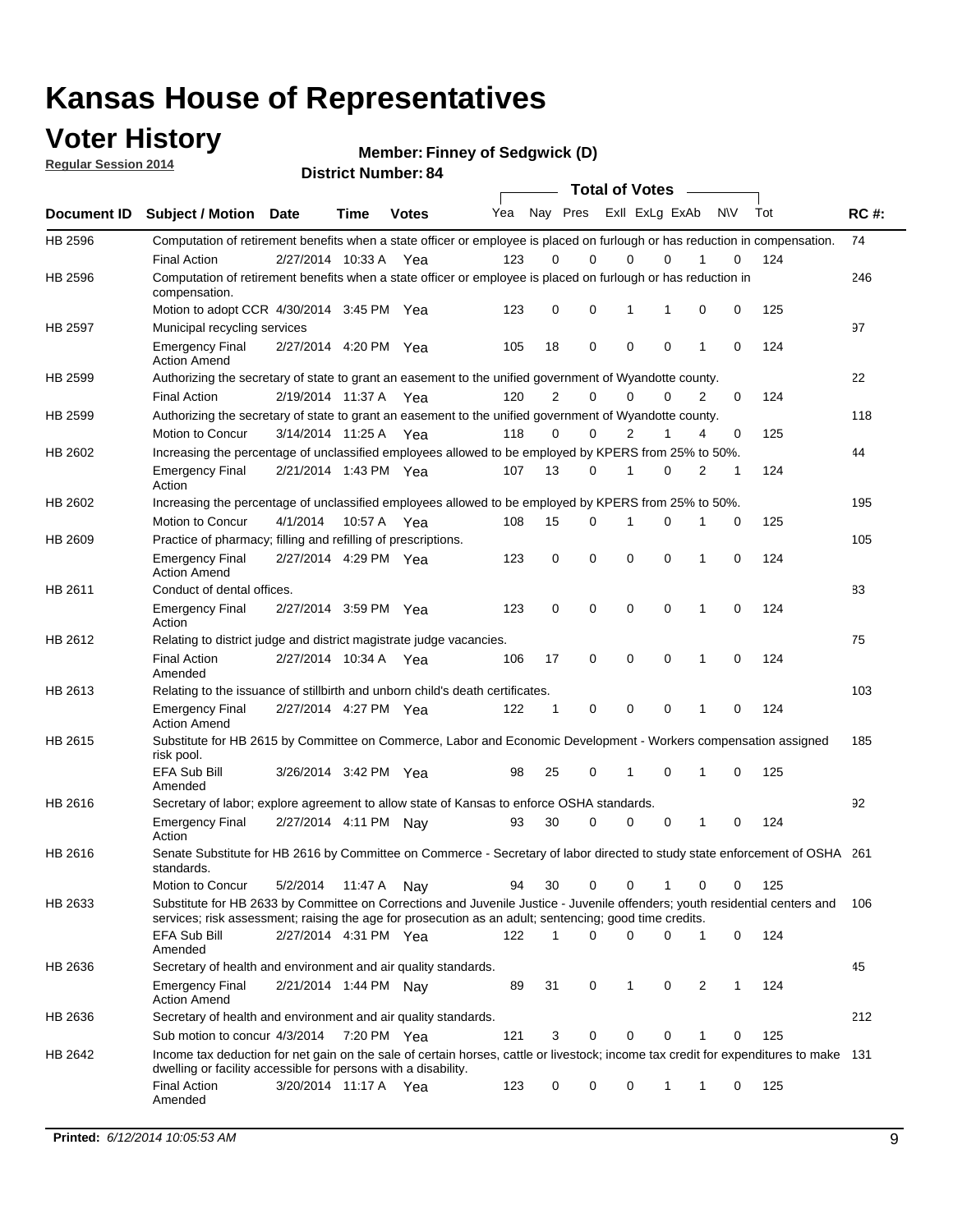# **Voter History**<br> **Regular Session 2014**

| <b>VULGE LIISLUI Y</b><br><b>Regular Session 2014</b> |                                                                                                                                                                                                                                                                                                                                                                                                                               | <b>Member: Finney of Sedgwick (D)</b><br><b>District Number: 84</b> |                       |              |     |          |                         |          |                |             |   |           |     |             |  |
|-------------------------------------------------------|-------------------------------------------------------------------------------------------------------------------------------------------------------------------------------------------------------------------------------------------------------------------------------------------------------------------------------------------------------------------------------------------------------------------------------|---------------------------------------------------------------------|-----------------------|--------------|-----|----------|-------------------------|----------|----------------|-------------|---|-----------|-----|-------------|--|
|                                                       |                                                                                                                                                                                                                                                                                                                                                                                                                               |                                                                     | <b>Total of Votes</b> |              |     |          |                         |          |                |             |   |           |     |             |  |
| <b>Document ID</b>                                    | <b>Subject / Motion Date</b>                                                                                                                                                                                                                                                                                                                                                                                                  |                                                                     | Time                  | <b>Votes</b> | Yea |          | Nay Pres ExII ExLg ExAb |          |                |             |   | <b>NV</b> | Tot | <b>RC#:</b> |  |
| HB 2643                                               | Property tax; classification of commercial and industrial machinery and equipment as personal property; reclassification of                                                                                                                                                                                                                                                                                                   |                                                                     |                       |              |     |          |                         |          |                |             |   |           |     | 164         |  |
|                                                       | property upon termination of IRB tax exemption; use of independent appraisers to appraiser certain<br><b>Final Action</b><br>Amended                                                                                                                                                                                                                                                                                          | 3/26/2014 10:56 A Yea                                               |                       |              | 123 |          | 0<br>$\Omega$           |          | 1              | $\Omega$    | 1 | 0         | 125 |             |  |
| HB 2643                                               | Property tax; classification of commercial and industrial machinery and equipment as personal property; reclassification of<br>property upon termination of IRB tax exemption; use of independent appraisers to appraiser certain complex property; motor<br>vehicles, members of military; mortgage registration tax phase out and replacement with fees; county clerk technology fund;<br>county treasurer technology fund. |                                                                     |                       |              |     |          |                         |          |                |             |   |           |     | 274         |  |
| HB 2643                                               | Motion to Concur<br>Property tax; classification of commercial and industrial machinery and equipment as personal property; reclassification of                                                                                                                                                                                                                                                                               | 5/2/2014                                                            |                       | 5:12 PM Nay  | 16  | 108      |                         | 0        | 0              | 0           |   | 0         | 125 | 286         |  |
|                                                       | property upon termination of IRB tax exemption; use of independent appraisers to appraiser certain complex property; motor<br>vehicles, members of military; mortgage registration tax phase out and replacement with fees; county clerk technology fund;<br>county treasurer technology fund.                                                                                                                                |                                                                     |                       |              |     |          |                         |          |                |             |   |           |     |             |  |
|                                                       | Motion to adopt CCR 5/3/2014                                                                                                                                                                                                                                                                                                                                                                                                  |                                                                     | 1:53 AM               | Nav          | 70  | 53       |                         | 0        | 0              | $\mathbf 0$ | 1 | 1         | 125 |             |  |
| HB 2648                                               | Property tax exemption for levees.                                                                                                                                                                                                                                                                                                                                                                                            |                                                                     |                       |              |     |          |                         |          |                |             |   |           |     | 100         |  |
|                                                       | <b>Emergency Final</b><br><b>Action Amend</b>                                                                                                                                                                                                                                                                                                                                                                                 | 2/27/2014 4:23 PM                                                   |                       | Yea          | 100 | 23       | 0                       |          | 0              | 0           | 1 | 0         | 124 |             |  |
| HB 2651                                               | County law library.                                                                                                                                                                                                                                                                                                                                                                                                           |                                                                     |                       |              |     |          |                         |          |                |             |   |           |     | 76          |  |
|                                                       | <b>Final Action</b><br>Amended                                                                                                                                                                                                                                                                                                                                                                                                | 2/27/2014 10:38 A                                                   |                       | Yea          | 82  | 41       | 0                       |          | 0              | $\mathbf 0$ | 1 | 0         | 124 |             |  |
| HB 2655                                               | Allowing veterans with PTSD to seek mental health treatment upon certain convictions.                                                                                                                                                                                                                                                                                                                                         |                                                                     |                       |              |     |          |                         |          |                |             |   |           |     | 77          |  |
|                                                       | Final Action<br>Amended                                                                                                                                                                                                                                                                                                                                                                                                       | 2/27/2014 10:40 A                                                   |                       | Yea          | 123 | $\Omega$ | $\Omega$                |          | 0              | 0           | 1 | 0         | 124 |             |  |
| HB 2655                                               | Senate Substitute for HB 2655 by Committee on Judiciary - Allowing veterans with PTSD to seek mental health treatment<br>upon certain convictions; also amending the crimes of interference with law enforcement and giving a false alarm.                                                                                                                                                                                    |                                                                     |                       |              |     |          |                         |          |                |             |   |           |     | 224         |  |
|                                                       | Motion to Concur                                                                                                                                                                                                                                                                                                                                                                                                              | 4/4/2014                                                            |                       | 5:42 PM Yea  | 122 | $\Omega$ |                         | $\Omega$ | 0              | 1           | 2 | 0         | 125 |             |  |
| HB 2656                                               | Authorizing the state of Kansas to pay the death gratuity benefit to the designated survivor of a Kansas service member during 48<br>a federal government shutdown and providing for reimbursement to the state                                                                                                                                                                                                               |                                                                     |                       |              |     |          |                         |          |                |             |   |           |     |             |  |
|                                                       | <b>Final Action</b>                                                                                                                                                                                                                                                                                                                                                                                                           | 2/26/2014 11:27 A Yea                                               |                       |              | 123 |          | 0                       | 0        | 0              | 0           |   | 0         | 124 |             |  |
| HB 2661                                               | Substitute for HB 2661 by Committee on Energy and Environment - Siting of electric transmission lines; notice and hearing<br>requirements.                                                                                                                                                                                                                                                                                    |                                                                     |                       |              |     |          |                         |          |                |             |   |           |     | 181         |  |
|                                                       | <b>EFA Sub Bill</b>                                                                                                                                                                                                                                                                                                                                                                                                           | 3/26/2014 3:37 PM Yea                                               |                       |              | 119 |          | 4<br>0                  |          | 1              | 0           | 1 | 0         | 125 |             |  |
| HB 2662                                               | Expungment of driving under the influence convictions.                                                                                                                                                                                                                                                                                                                                                                        |                                                                     |                       |              |     |          |                         |          |                |             |   |           |     | 116         |  |
|                                                       | <b>Final Action</b><br>Amended                                                                                                                                                                                                                                                                                                                                                                                                | 3/14/2014 11:22 A                                                   |                       | Yea          | 87  | 31       |                         | 0        | $\overline{2}$ | 1           | 4 | 0         | 125 |             |  |
| HB 2668                                               | Health insurance for qualified professional associations.                                                                                                                                                                                                                                                                                                                                                                     |                                                                     |                       |              |     |          |                         |          |                |             |   |           |     | 34          |  |
|                                                       | <b>Final Action</b><br>Amended                                                                                                                                                                                                                                                                                                                                                                                                | 2/21/2014 11:21 A                                                   |                       | Yea          | 114 |          | 7<br>0                  |          | 1              | 0           | 2 | 0         | 124 |             |  |
| HB 2668                                               | Predetermination of health insurance benefits                                                                                                                                                                                                                                                                                                                                                                                 |                                                                     |                       |              |     |          |                         |          |                |             |   |           |     | 262         |  |
|                                                       | Motion to Concur                                                                                                                                                                                                                                                                                                                                                                                                              | 5/2/2014                                                            |                       | 12:05 P Yea  | 97  | 27       | 0                       |          | 0              | 1           | 0 | 0         | 125 |             |  |
| HB 2669                                               | State civil service board; transferred from the department of administration to the office of administrative hearings.                                                                                                                                                                                                                                                                                                        |                                                                     |                       |              |     |          |                         |          |                |             |   |           |     | 87          |  |
|                                                       | <b>Emergency Final</b><br>Action                                                                                                                                                                                                                                                                                                                                                                                              | 2/27/2014 4:05 PM Yea                                               |                       |              | 110 | 13       | 0                       |          | 0              | $\mathbf 0$ | 1 | 0         | 124 |             |  |
| HB 2673                                               | Kansas healing arts act; physician assistant licensure act.                                                                                                                                                                                                                                                                                                                                                                   |                                                                     |                       |              |     |          |                         |          |                |             |   |           |     | 91          |  |
|                                                       | <b>Emergency Final</b><br><b>Action Amend</b>                                                                                                                                                                                                                                                                                                                                                                                 | 2/27/2014 4:10 PM Yea                                               |                       |              | 105 | 18       | 0                       |          | 0              | 0           | 1 | 0         | 124 |             |  |
| HB 2673                                               | Board of healing arts functions and duties, physician assistants licensure act and podiatry act.                                                                                                                                                                                                                                                                                                                              |                                                                     |                       |              |     |          |                         |          |                |             |   |           |     | 270         |  |
|                                                       | Motion to adopt CCR 5/2/2014                                                                                                                                                                                                                                                                                                                                                                                                  |                                                                     |                       | 3:39 PM Yea  | 111 | 11       |                         | 0        | 0              | -1          | 1 | 1         | 125 |             |  |
| HB 2675                                               | Relating to procurement negotiating committees; certified businesses.                                                                                                                                                                                                                                                                                                                                                         |                                                                     |                       |              |     |          |                         |          |                |             |   |           |     | 165         |  |

Final Action 3/26/2014 10:57 A Yea 123 0 0 1 0 125

Amended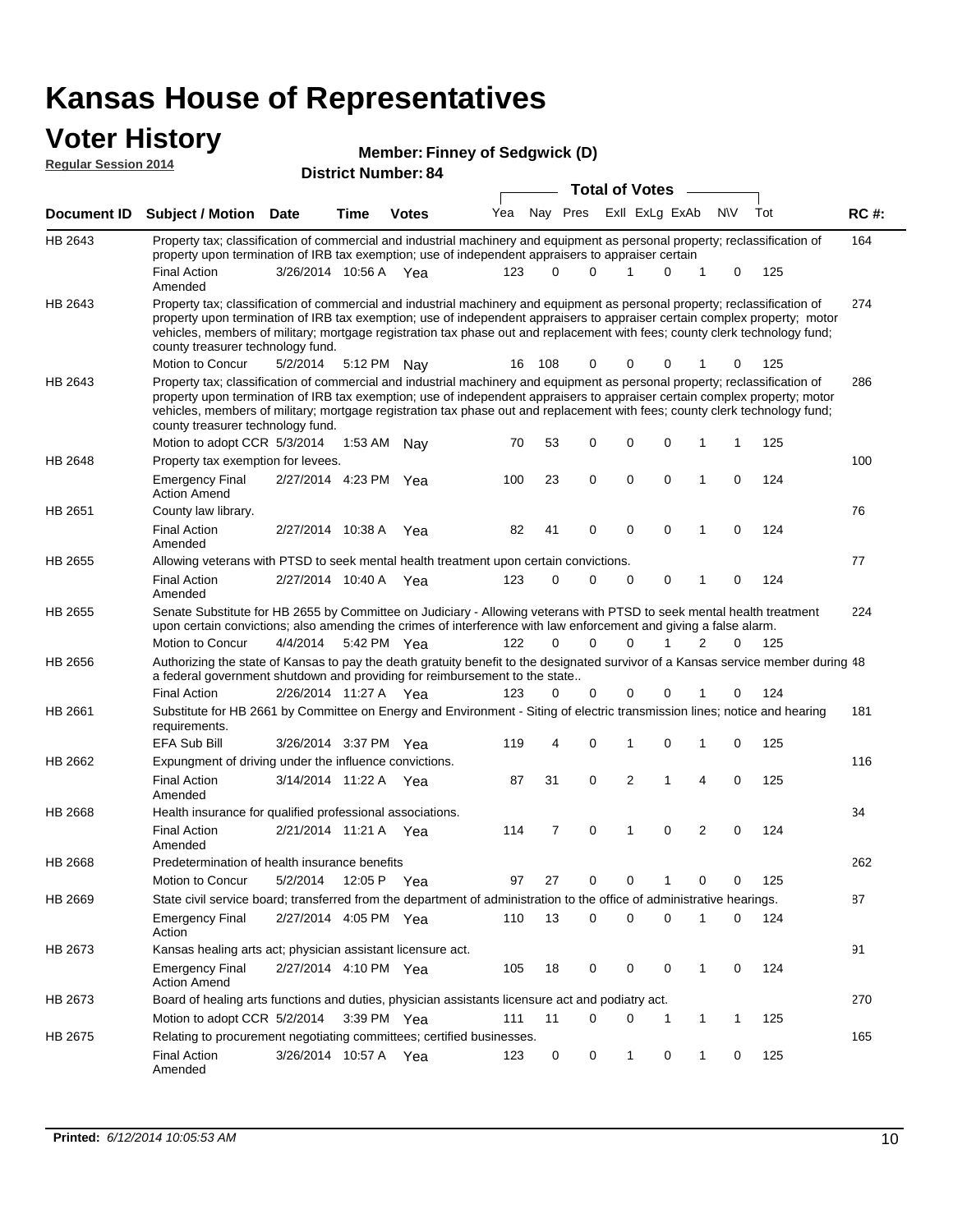#### **Voter History Regular Session 2014**

**Member: Finney of Sedgwick (D)** 

| nuyurur Uuddiun Luin |                                                                                                                                                                                                                                                                                               | <b>District Number: 84</b> |         |                       |     | Total of Votes – |          |              |                |   |              |     |             |
|----------------------|-----------------------------------------------------------------------------------------------------------------------------------------------------------------------------------------------------------------------------------------------------------------------------------------------|----------------------------|---------|-----------------------|-----|------------------|----------|--------------|----------------|---|--------------|-----|-------------|
|                      |                                                                                                                                                                                                                                                                                               |                            |         |                       |     |                  |          |              |                |   |              |     |             |
| <b>Document ID</b>   | Subject / Motion Date                                                                                                                                                                                                                                                                         |                            | Time    | <b>Votes</b>          | Yea |                  | Nay Pres |              | Exll ExLg ExAb |   | N\V          | Tot | <b>RC#:</b> |
| HB 2681              | Substitute for HB2681 by Committee on Veterans, Military, and Homeland Security--Abolishing the Kansas commission on<br>veterans affairs; creating the Kansas commission on veterans affairs office within the executive branch of government.<br>Final Action Sub Bill 3/20/2014 11:18 A Yea |                            |         |                       | 123 | 0                | $\Omega$ | 0            | 1              | 1 | 0            | 125 | 132         |
| HB 2681              | Substitute for HB2681 by Committee on Veterans, Military, and Homeland Security - Abolishing the Kansas commission on                                                                                                                                                                         |                            |         |                       |     |                  |          |              |                |   |              |     | 219         |
|                      | veterans affairs; creating the Kansas commission on veterans affairs office within the executive branch of government.<br>Motion to Concur                                                                                                                                                    | 4/4/2014                   | 11:41 A | Yea                   | 122 | $\Omega$         | $\Omega$ | 1            | 1              | 1 | $\Omega$     | 125 |             |
| HB 2684              | Allocating moneys from driver's license fees to the judicial branch nonjudicial salary adjustment fund.                                                                                                                                                                                       |                            |         |                       |     |                  |          |              |                |   |              |     | 78          |
|                      | <b>Final Action</b>                                                                                                                                                                                                                                                                           | 2/27/2014 10:41 A          |         | Yea                   | 93  | 30               | $\Omega$ | 0            | $\Omega$       | 1 | 0            | 124 |             |
| HB 2687              | Unclaimed property act and hearings.                                                                                                                                                                                                                                                          |                            |         |                       |     |                  |          |              |                |   |              |     | 59          |
|                      | <b>Final Action</b>                                                                                                                                                                                                                                                                           | 2/26/2014 11:44 A          |         | Yea                   | 119 | 4                | 0        | 0            | 0              | 1 | 0            | 124 |             |
| HB 2687              | Unclaimed property act and hearings.                                                                                                                                                                                                                                                          |                            |         |                       |     |                  |          |              |                |   |              |     | 251         |
|                      | Motion to Concur                                                                                                                                                                                                                                                                              | 5/1/2014                   |         | 1:56 PM Yea           | 125 | $\mathbf 0$      | 0        | 0            | 0              | 0 | 0            | 125 |             |
| HB 2689              | Amending which convictions are counted for driving while license canceled, suspended or revoked.                                                                                                                                                                                              |                            |         |                       |     |                  |          |              |                |   |              |     | 231         |
|                      | <b>Final Action</b><br>Amended                                                                                                                                                                                                                                                                | 4/5/2014                   | 10:23 A | Yea                   | 121 | 0                | $\Omega$ | 0            | $\Omega$       | 4 | 0            | 125 |             |
| HB 2693              | Providing for testing by community colleges for commercial driver's licenses and allowing temporary commercial driver's<br>license holders the ability to drive class A commercial vehicles.                                                                                                  |                            |         |                       |     |                  |          |              |                |   |              |     | 104         |
|                      | <b>Emergency Final</b><br><b>Action Amend</b>                                                                                                                                                                                                                                                 | 2/27/2014 4:28 PM Yea      |         |                       | 123 | 0                | $\Omega$ | 0            | 0              | 1 | 0            | 124 |             |
| HB 2693              | Senate Substitute for HB 2693 by Committee on Transportation - Providing for testing by community colleges for commercial 255<br>driver's licenses; entities serving as driver's licenses examiners.                                                                                          |                            |         |                       |     |                  |          |              |                |   |              |     |             |
|                      | Motion to adopt CCR 5/1/2014 4:42 PM Yea                                                                                                                                                                                                                                                      |                            |         |                       | 125 | 0                | 0        | 0            | 0              | 0 | 0            | 125 |             |
| HB 2715              | Farm machinery and equipment annual highway permits, commercial drivers' license.                                                                                                                                                                                                             |                            |         |                       |     |                  |          |              |                |   |              |     | 98          |
|                      | <b>Emergency Final</b><br><b>Action Amend</b>                                                                                                                                                                                                                                                 | 2/27/2014 4:21 PM Yea      |         |                       | 123 | 0                | $\Omega$ | 0            | 0              | 1 | 0            | 124 |             |
| HB 2717              | Registration of operators of assisted living, residential health care, home plus or adult day care facilities.                                                                                                                                                                                |                            |         |                       |     |                  |          |              |                |   |              |     | 175         |
|                      | <b>Emergency Final</b><br><b>Action Amend</b>                                                                                                                                                                                                                                                 | 3/26/2014 3:29 PM Yea      |         |                       | 114 | 9                | $\Omega$ |              | 0              | 1 | 0            | 125 |             |
| HB 2721              | Substitute for Substitute for HB 2721 by Committee on Commerce, Labor and Economic Development †Enacting the<br>business entity standard treatment act.                                                                                                                                       |                            |         |                       |     |                  |          |              |                |   |              |     | 117         |
|                      | Final Action Sub Bill 3/14/2014 11:23 A Yea                                                                                                                                                                                                                                                   |                            |         |                       | 118 | 0                | 0        | 2            |                | 4 | 0            | 125 |             |
| HB 2721              | Substitute for Substitute for HB 2721 by Committee on Commerce, Labor and Economic Development - Enacting the business 273<br>entity standard treatment act.                                                                                                                                  |                            |         |                       |     |                  |          |              |                |   |              |     |             |
|                      | Motion to Concur                                                                                                                                                                                                                                                                              | 5/2/2014                   |         | 3:59 PM Yea           | 122 | 0                | 0        | 0            | 1              | 1 | 1            | 125 |             |
| HB 2724              | Uniform commercial driver's license act; definition of tank vehicle.                                                                                                                                                                                                                          |                            |         |                       |     |                  |          |              |                |   |              |     | 99          |
|                      | <b>Emergency Final</b><br>Action                                                                                                                                                                                                                                                              | 2/27/2014 4:22 PM Yea      |         |                       | 122 | 1                | 0        | $\mathbf 0$  | 0              | 1 | 0            | 124 |             |
| HB 2727              | Expiration of license plates and placards for individuals with disability.                                                                                                                                                                                                                    |                            |         |                       |     |                  |          |              |                |   |              |     | 88          |
|                      | <b>Emergency Final</b><br>Action                                                                                                                                                                                                                                                              |                            |         | 2/27/2014 4:06 PM Yea | 123 | 0                | 0        | 0            | 0              | 1 | 0            | 124 |             |
| HB 2728              | Permits for the operation of salvage vehicles no longer required to be prepared in triplicate.                                                                                                                                                                                                |                            |         |                       |     |                  |          |              |                |   |              |     | 89          |
|                      | <b>Emergency Final</b><br>Action                                                                                                                                                                                                                                                              | 2/27/2014 4:07 PM Yea      |         |                       | 122 | 1                | 0        | 0            | 0              | 1 | 0            | 124 |             |
| HB 2728              | Permits for the operation of salvage vehicles no longer required to be prepared in triplicate.                                                                                                                                                                                                |                            |         |                       |     |                  |          |              |                |   |              |     | 192         |
|                      | <b>Motion to Concur</b>                                                                                                                                                                                                                                                                       | 3/31/2014 11:43 A Yea      |         |                       | 122 | 0                | 0        | 1            | 0              | 2 | 0            | 125 |             |
| HB 2732              | Sales tax authority for Rooks county for constructing or remodeling a jail facility.                                                                                                                                                                                                          |                            |         |                       |     |                  |          |              |                |   |              |     | 232         |
|                      | <b>Final Action</b>                                                                                                                                                                                                                                                                           | 4/5/2014                   |         | 10:24 A Yea           | 121 | 0                | 0        | 0            | 0              | 4 | 0            | 125 |             |
| HB 2744              | Insurance; coverage for autism spectrum disorder.                                                                                                                                                                                                                                             |                            |         |                       |     |                  |          |              |                |   |              |     | 137         |
|                      | <b>Final Action</b>                                                                                                                                                                                                                                                                           | 3/21/2014 10:14 A Yea      |         |                       | 114 | 3                | 0        | 0            | $\mathbf{1}$   | 6 | $\mathbf{1}$ | 125 |             |
|                      | Amended                                                                                                                                                                                                                                                                                       |                            |         |                       |     |                  |          |              |                |   |              |     |             |
| HB 2745              | Tax lien on property voluntarily transferred.<br><b>Final Action</b>                                                                                                                                                                                                                          | 3/26/2014 10:58 A          |         | Yea                   | 123 | 0                | 0        | $\mathbf{1}$ | 0              | 1 | 0            | 125 | 166         |
|                      |                                                                                                                                                                                                                                                                                               |                            |         |                       |     |                  |          |              |                |   |              |     |             |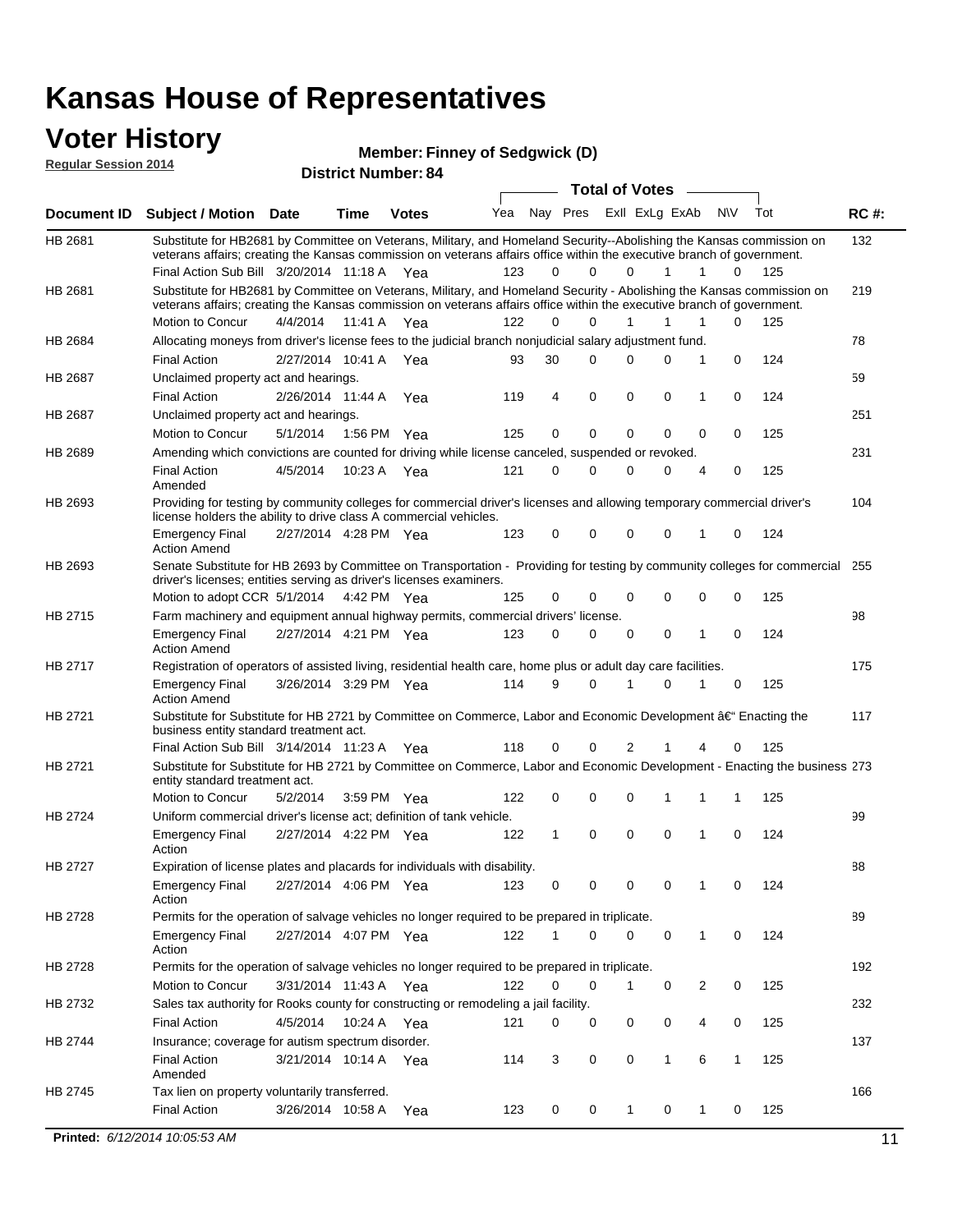### **Voter History**

**Regular Session 2014**

#### **Member: Finney of Sedgwick (D)**

|                    |                                                                                                                                                                                                                                      |                       |             |              |     | <b>Total of Votes</b> |          |   |                |          |   |             |     |             |
|--------------------|--------------------------------------------------------------------------------------------------------------------------------------------------------------------------------------------------------------------------------------|-----------------------|-------------|--------------|-----|-----------------------|----------|---|----------------|----------|---|-------------|-----|-------------|
| <b>Document ID</b> | <b>Subject / Motion</b>                                                                                                                                                                                                              | <b>Date</b>           | Time        | <b>Votes</b> | Yea | Nay Pres              |          |   | Exll ExLg ExAb |          |   | <b>NV</b>   | Tot | <b>RC#:</b> |
| HB 2755            | Repealing the sunset on the Kansas taxpayer transparency act.                                                                                                                                                                        |                       |             |              |     |                       |          |   |                |          |   |             |     | 140         |
|                    | <b>Final Action</b>                                                                                                                                                                                                                  | 3/24/2014 10:13 A     |             | Yea          | 122 | 0                     | 0        |   | 0              | 0        | 3 | 0           | 125 |             |
| HB 2767            | State child death review board.                                                                                                                                                                                                      |                       |             |              |     |                       |          |   |                |          |   |             |     | 167         |
|                    | <b>Final Action</b><br>Amended                                                                                                                                                                                                       | 3/26/2014 10:59 A     |             | Yea          | 123 | $\mathbf 0$           | 0        | 1 |                | 0        | 1 | 0           | 125 |             |
| <b>HCR 5029</b>    | Urging the Kansas bureau of investigation to establish a blue alert system for the state of Kansas.                                                                                                                                  |                       |             |              |     |                       |          |   |                |          |   |             |     | 95          |
|                    | <b>Emergency Final</b><br><b>Action Amend</b>                                                                                                                                                                                        | 2/27/2014 4:15 PM Yea |             |              | 121 | 2                     | 0        |   | 0              | 0        | 1 | 0           | 124 |             |
| <b>HCR 5031</b>    | Urging Congress to provide for the prompt payment of disability compensation to U.S. Veterans.                                                                                                                                       |                       |             |              |     |                       |          |   |                |          |   |             |     | 125         |
|                    | <b>Final Action</b>                                                                                                                                                                                                                  | 3/19/2014 11:21 A Yea |             |              | 122 | $\Omega$              | 0        |   | 0              | 1        | 2 | 0           | 125 |             |
| HR 6049            | Resolution encouraging the creation of a Kansas plan for comprehensive treatment of chronic obstruction pulmonary<br>disease.                                                                                                        |                       |             |              |     |                       |          |   |                |          |   |             |     | 109         |
|                    | <b>Emergency Final</b><br><b>Action Amend</b>                                                                                                                                                                                        | 3/6/2014              | 11:24 A     | Yea          | 120 | 0                     | 0        |   | 2              | 1        | 2 | 0           | 125 |             |
| HR 6063            | Urging the President to extend the qualifications for the Women's Army Corps Service Medal.                                                                                                                                          |                       |             |              |     |                       |          |   |                |          |   |             |     | 143         |
|                    | <b>Final Action</b>                                                                                                                                                                                                                  | 3/25/2014 10:11 A Yea |             |              | 123 | $\Omega$              | $\Omega$ | 1 |                | $\Omega$ | 1 | 0           | 125 |             |
| SB 40              | House Substitute for SB 40 by Committee on Corrections and Juvenile Justice †Secretary of corrections; including juvenile<br>offenders in the prison made goods act; authorizing use of correctional industries funds for payment of |                       |             |              |     |                       |          |   |                |          |   |             |     | 123         |
|                    | Final Action Sub Bill 3/17/2014 11:23 A Yea                                                                                                                                                                                          |                       |             |              | 123 | 0                     | 0        |   | 0              | 0        | 2 | 0           | 125 |             |
| SB 54              | Medical assistance recovery program; rules and regulations.                                                                                                                                                                          |                       |             |              |     |                       |          |   |                |          |   |             |     | 174         |
|                    | <b>Emergency Final</b><br><b>Action Amend</b>                                                                                                                                                                                        | 3/26/2014 3:28 PM Yea |             |              | 95  | 28                    | 0        | 1 |                | 0        | 1 | $\mathbf 0$ | 125 |             |
| <b>SB 54</b>       | Amendments to statutes regulating abortions.                                                                                                                                                                                         |                       |             |              |     |                       |          |   |                |          |   |             |     | 214         |
|                    | Motion to Adopt CCR 4/4/2014                                                                                                                                                                                                         |                       | 9:59 AM Nay |              | 112 | 11                    | 0        | 1 |                | 0        | 1 | 0           | 125 |             |
| SB 63              | State use law; purchases by municipalities; committee sunset date and chairperson selection.                                                                                                                                         |                       |             |              |     |                       |          |   |                |          |   |             |     | 280         |
|                    | Motion to adopt CCR 5/2/2014                                                                                                                                                                                                         |                       | 8:52 PM Yea |              | 124 | $\mathbf 0$           | 0        |   | 0              | 0        | 1 | 0           | 125 |             |
| <b>SB 99</b>       | Lobbyists defined.                                                                                                                                                                                                                   |                       |             |              |     |                       |          |   |                |          |   |             |     | 184         |
|                    | <b>Emergency Final</b><br>Action                                                                                                                                                                                                     | 3/26/2014 3:41 PM Yea |             |              | 117 | 6                     | 0        | 1 |                | 0        | 1 | 0           | 125 |             |
| SB 147             | House Substitute for SB 147 by Committee on Agriculture and Natural Resources †Amending the powers and duties of the 133<br>Kansas department of agriculture division of conservation and the state conservation commission.         |                       |             |              |     |                       |          |   |                |          |   |             |     |             |
|                    | Final Action Sub Bill 3/20/2014 11:19 A Yea<br>Amended                                                                                                                                                                               |                       |             |              | 123 | 0                     | 0        |   | 0              | 1        | 1 | 0           | 125 |             |
| <b>SB 218</b>      | House Substitute for SB 218 by Committee on Appropriations-Education; relating to the financing and instruction thereof;                                                                                                             |                       |             |              |     |                       |          |   |                |          |   |             |     | 226         |
|                    | making and concerning appropriations for the fiscal years ending June 30, 2014, and June 30, 2015, for certain agencies.<br>Final Action Sub Bill 4/4/2014 6:17 PM Yea                                                               |                       |             |              | 91  | 31                    | 0        |   | 0              | 1        | 2 | 0           | 125 |             |
|                    | Amended                                                                                                                                                                                                                              |                       |             |              |     |                       |          |   |                |          |   |             |     |             |
| <b>SB 218</b>      | House Substitute for SB 218 by Committee on Appropriations-Education; relating to the financing and instruction thereof;                                                                                                             |                       |             |              |     |                       |          |   |                |          |   |             |     | 237         |
|                    | making and concerning appropriations for the fiscal years ending June 30, 2014, and June 30, 2015, for certain agencies.                                                                                                             |                       |             |              |     |                       |          |   |                |          |   |             |     |             |
|                    | Sub Motion to Adopt 4/6/2014 12:51 A Nay                                                                                                                                                                                             |                       |             |              | 55  | 67                    | 0        |   | 0              | 0        | 3 | 0           | 125 |             |
| SB 231             | <b>CCR</b><br>House Substitute for SB 231 †Concerning valuation and appeals; renaming the state court of tax appeals; timing of                                                                                                      |                       |             |              |     |                       |          |   |                |          |   |             |     | 134         |
|                    | decisions.<br>Final Action Sub Bill 3/20/2014 11:21 A Yea                                                                                                                                                                            |                       |             |              | 123 | 0                     | 0        |   | 0              | 1        | 1 | 0           | 125 |             |
|                    | Amended                                                                                                                                                                                                                              |                       |             |              |     |                       |          |   |                |          |   |             |     |             |
| SB 231             | House Substitute for SB 231 - Concerning valuation and appeals; renaming the state court of tax appeals; timing of<br>decisions                                                                                                      |                       |             |              |     |                       |          |   |                |          |   |             |     | 281         |
|                    | Motion to Adopt CCR 5/2/2014 8:56 PM Yea                                                                                                                                                                                             |                       |             |              | 124 | 0                     | 0        |   | 0              | 0        | 1 | 0           | 125 |             |
| SB 245             | House Substitute for SB 245 by Committee on Appropriations - Appropriations for FY 2014, FY 2015, and FY 2016 for the<br>department of corrections; capital improvement projects.                                                    |                       |             |              |     |                       |          |   |                |          |   |             |     | 13          |
|                    | Final Action Sub Bill 2/13/2014 11:34 A Nay<br>Amended                                                                                                                                                                               |                       |             |              | 79  | 41                    | 0        |   | 3              | 0        | 1 | 0           | 124 |             |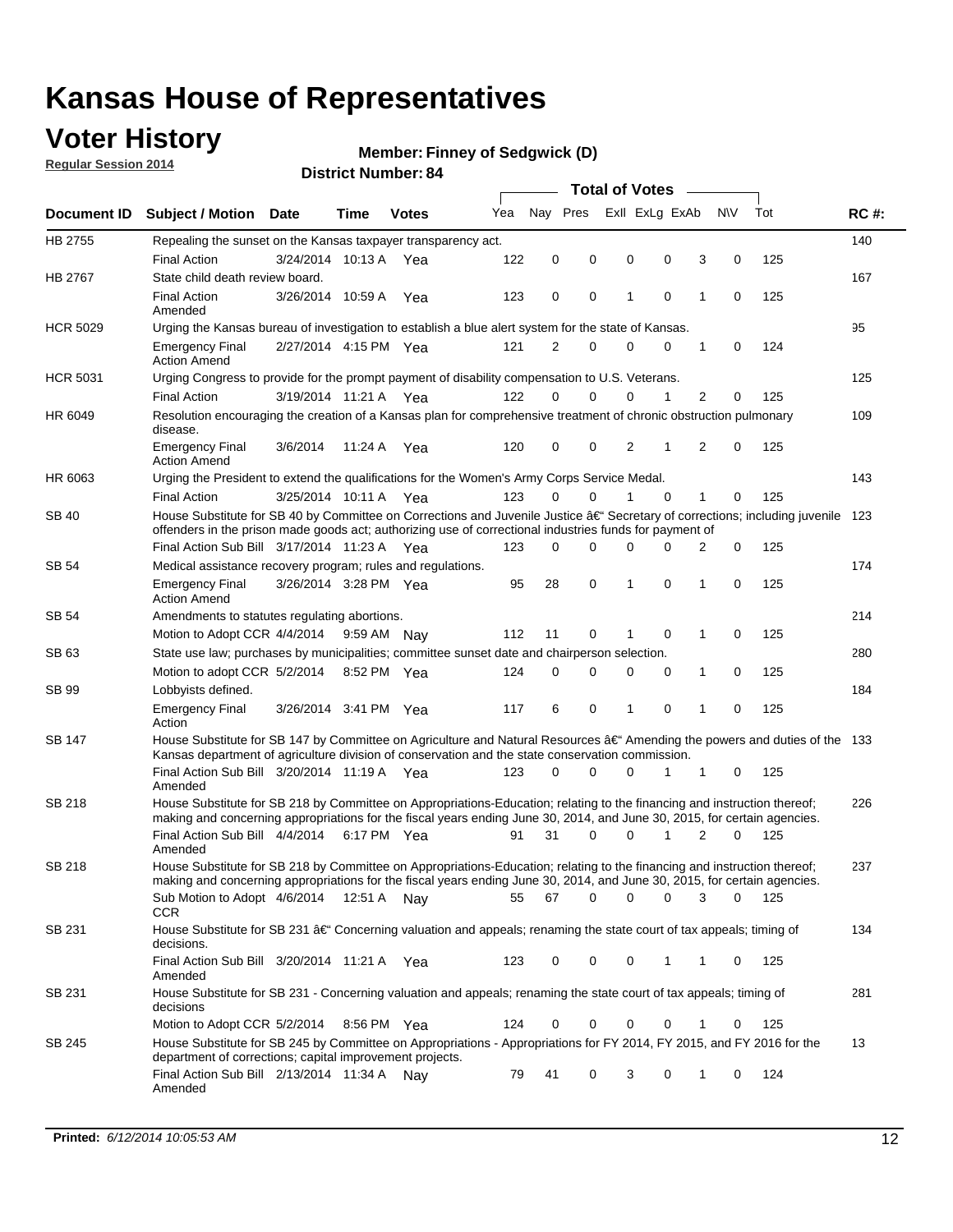### **Voter History**

#### **Member: Finney of Sedgwick (D)**

**Regular Session 2014**

| <b>District Number: 84</b> |  |  |
|----------------------------|--|--|

|               |                                                                                                                                                                                                                                                                                                                                                                                                                                                                                                                                                                                                                                                                                                                                                                                                               |                       |      | DISTICT MAILIDEL 04 |     |             |   | <b>Total of Votes</b> |              |                |              |              |     |             |
|---------------|---------------------------------------------------------------------------------------------------------------------------------------------------------------------------------------------------------------------------------------------------------------------------------------------------------------------------------------------------------------------------------------------------------------------------------------------------------------------------------------------------------------------------------------------------------------------------------------------------------------------------------------------------------------------------------------------------------------------------------------------------------------------------------------------------------------|-----------------------|------|---------------------|-----|-------------|---|-----------------------|--------------|----------------|--------------|--------------|-----|-------------|
|               | Document ID Subject / Motion Date                                                                                                                                                                                                                                                                                                                                                                                                                                                                                                                                                                                                                                                                                                                                                                             |                       | Time | <b>Votes</b>        | Yea | Nay Pres    |   |                       |              | Exll ExLg ExAb |              | <b>NV</b>    | Tot | <b>RC#:</b> |
| <b>SB 245</b> | House Substitute for SB 245 by Committee on Appropriations - Education funding; relating to mineral production; creating the<br>mineral production education fund, crediting 20% of remainder from oil and gas tax into such fund, moneys expended on<br>education; abolishing the oil and gas valuation depletion trust fund; allowing the counties to retain funds already in such<br>county's oil and gas valuation depletion trust fund; concerning school financing sources; proceeds from the tax levied by a<br>school district under authority of K.S.A. 2013 Supp. 72-6431, remitted to the state treasury to the credit of the state school<br>district finance fund not to the district's general fund; making and concerning appropriations for fiscal year 2017.<br>Motion to adopt CCR 5/1/2014 |                       |      | 5:06 PM Nay         | 88  | 37          |   | $\Omega$              | 0            | 0              | 0            | 0            | 125 | 258         |
| SB 248        | Victim notification prior to release of certain inmates.                                                                                                                                                                                                                                                                                                                                                                                                                                                                                                                                                                                                                                                                                                                                                      |                       |      |                     |     |             |   |                       |              |                |              |              |     | 119         |
|               | <b>Final Action</b>                                                                                                                                                                                                                                                                                                                                                                                                                                                                                                                                                                                                                                                                                                                                                                                           | 3/17/2014 11:18 A Yea |      |                     | 122 |             | 0 | 0                     | 0            | 0              | 2            | $\mathbf{1}$ | 125 |             |
| SB 254        | Medical assistance recovery program; rules and regulations.                                                                                                                                                                                                                                                                                                                                                                                                                                                                                                                                                                                                                                                                                                                                                   |                       |      |                     |     |             |   |                       |              |                |              |              |     | 179         |
|               | <b>Emergency Final</b><br>Action                                                                                                                                                                                                                                                                                                                                                                                                                                                                                                                                                                                                                                                                                                                                                                              | 3/26/2014 3:34 PM Yea |      |                     | 123 |             | 0 | $\mathbf 0$           | $\mathbf{1}$ | 0              | $\mathbf{1}$ | 0            | 125 |             |
| SB 256        | Attorney general; costs in criminal appeals.                                                                                                                                                                                                                                                                                                                                                                                                                                                                                                                                                                                                                                                                                                                                                                  |                       |      |                     |     |             |   |                       |              |                |              |              |     | 147         |
|               | <b>Final Action</b><br>Amended                                                                                                                                                                                                                                                                                                                                                                                                                                                                                                                                                                                                                                                                                                                                                                                | 3/25/2014 10:16 A     |      | Yea                 | 119 | 4           |   | 0                     | 1            | 0              | 1            | 0            | 125 |             |
| SB 256        | Amending the crime of mistreatment of a dependent adult; creating the crime of mistreatment of an elder person; amending<br>the crime of unlawful sexual relations; amending provisions relating to appearance bonds and surety regulation; amending<br>violations of the Kansas racketeer influenced and corrupt organization act; also concerning the attorney general, costs in<br>criminal appeals.                                                                                                                                                                                                                                                                                                                                                                                                       |                       |      |                     | 118 | 4           |   | 0                     | 0            | 0              | 3            | 0            | 125 | 236         |
| SB 258        | Motion to Adopt CCR 4/5/2014 6:52 PM Yea<br>Amending the juvenile statute of limitations to match adult time limitations for sex crimes.                                                                                                                                                                                                                                                                                                                                                                                                                                                                                                                                                                                                                                                                      |                       |      |                     |     |             |   |                       |              |                |              |              |     | 135         |
|               | <b>Final Action</b><br>Amended                                                                                                                                                                                                                                                                                                                                                                                                                                                                                                                                                                                                                                                                                                                                                                                | 3/20/2014 11:21 A Yea |      |                     | 123 | 0           |   | 0                     | 0            | 1              | 1            | 0            | 125 |             |
| SB 258        | Relating to issuance of certificates of birth resulting in stillbirth.                                                                                                                                                                                                                                                                                                                                                                                                                                                                                                                                                                                                                                                                                                                                        |                       |      |                     |     |             |   |                       |              |                |              |              |     | 259         |
|               | Motion to Adopt CCR 5/1/2014 5:12 PM Yea                                                                                                                                                                                                                                                                                                                                                                                                                                                                                                                                                                                                                                                                                                                                                                      |                       |      |                     | 121 |             | 4 | 0                     | 0            | $\mathbf 0$    | 0            | 0            | 125 |             |
| SB 263        | Establishing the military funeral honors fund under the adjutant general's office.                                                                                                                                                                                                                                                                                                                                                                                                                                                                                                                                                                                                                                                                                                                            |                       |      |                     |     |             |   |                       |              |                |              |              |     | 148         |
|               | <b>Final Action</b><br>Amended                                                                                                                                                                                                                                                                                                                                                                                                                                                                                                                                                                                                                                                                                                                                                                                | 3/25/2014 10:17 A Yea |      |                     | 123 |             | 0 | 0                     | 1            | 0              | 1            | $\mathbf 0$  | 125 |             |
| SB 263        | Veterans and military matters; military honors fund; death gratuity; disabled veterans preference, state jobs and contracts;<br>schools on military reservations, funding.                                                                                                                                                                                                                                                                                                                                                                                                                                                                                                                                                                                                                                    |                       |      |                     |     |             |   |                       |              |                |              |              |     | 256         |
|               | Motion to adopt CCR 5/1/2014 4:47 PM Yea                                                                                                                                                                                                                                                                                                                                                                                                                                                                                                                                                                                                                                                                                                                                                                      |                       |      |                     | 124 | 0           |   | 0                     | 0            | 0              | 0            | 1            | 125 |             |
| SB 265        | Income definition for Homestead Refund eligibility.                                                                                                                                                                                                                                                                                                                                                                                                                                                                                                                                                                                                                                                                                                                                                           |                       |      |                     |     |             |   |                       |              |                |              |              |     | 113         |
|               | Final Action<br>Amended                                                                                                                                                                                                                                                                                                                                                                                                                                                                                                                                                                                                                                                                                                                                                                                       | 3/13/2014 11:23 A Yea |      |                     | 121 |             | 0 | $\pmb{0}$             | 1            | 1              | 2            | 0            | 125 |             |
| SB 265        | Definition of income for homestead refund and SAFESR eligibility; income tax credits for adoption expenses and expenses to<br>make dwelling or facility accessible to persons with a disability; income tax deductions, self-employment taxes, expenses<br>related to organ donations, net gain on the sale of certain livestock; withholding, non-resident pass-through entity income;<br>Kansas taxpayer transparency act, sunset; sales tax exemptions.<br>Motion to Adopt CCR 4/4/2014 6:29 PM Yea                                                                                                                                                                                                                                                                                                        |                       |      |                     | 122 |             | 0 | 0                     | 0            | 1              | 2            | 0            | 125 | 227         |
| <b>SB 266</b> | Mineral severance tax return file date.                                                                                                                                                                                                                                                                                                                                                                                                                                                                                                                                                                                                                                                                                                                                                                       |                       |      |                     |     |             |   |                       |              |                |              |              |     | 114         |
|               | <b>Final Action</b><br>Amended                                                                                                                                                                                                                                                                                                                                                                                                                                                                                                                                                                                                                                                                                                                                                                                | 3/13/2014 11:24 A     |      | Yea                 | 121 |             | 0 | 0                     | 1            | 1              | 2            | 0            | 125 |             |
| SB 266        | Severance tax return and payment dates; sales tax authority for Rooks county; property tax exemptions for certain donations<br>of land to the state and for amateur-built aircraft; sales tax exemptions for surface mining equipment and certain charitable<br>organizations.                                                                                                                                                                                                                                                                                                                                                                                                                                                                                                                                |                       |      |                     |     |             |   |                       |              |                |              |              |     | 266         |
|               | Motion to Adopt CCR 5/2/2014                                                                                                                                                                                                                                                                                                                                                                                                                                                                                                                                                                                                                                                                                                                                                                                  |                       |      | 3:19 PM Yea         | 122 | $\mathbf 1$ |   | 0                     | 0            | 1              | 1            | 0            | 125 |             |
| SB 267        | Insurance; excluding real estate from acceptable security deposits with the commissioner and requiring original handwritten<br>signatures on deposit forms.                                                                                                                                                                                                                                                                                                                                                                                                                                                                                                                                                                                                                                                   |                       |      |                     |     |             |   |                       |              |                |              |              |     | 144         |
|               | <b>Final Action</b>                                                                                                                                                                                                                                                                                                                                                                                                                                                                                                                                                                                                                                                                                                                                                                                           | 3/25/2014 10:12 A     |      | Yea                 | 123 |             | 0 | 0                     | 1            | 0              | 1            | 0            | 125 |             |
| SB 268        | Insurance; Risk-based capital requirements.                                                                                                                                                                                                                                                                                                                                                                                                                                                                                                                                                                                                                                                                                                                                                                   |                       |      |                     |     |             |   |                       |              |                |              |              |     | 145         |
|               | <b>Final Action</b>                                                                                                                                                                                                                                                                                                                                                                                                                                                                                                                                                                                                                                                                                                                                                                                           | 3/25/2014 10:13 A     |      | Yea                 | 123 |             | 0 | 0                     | 1            | 0              | 1            | 0            | 125 |             |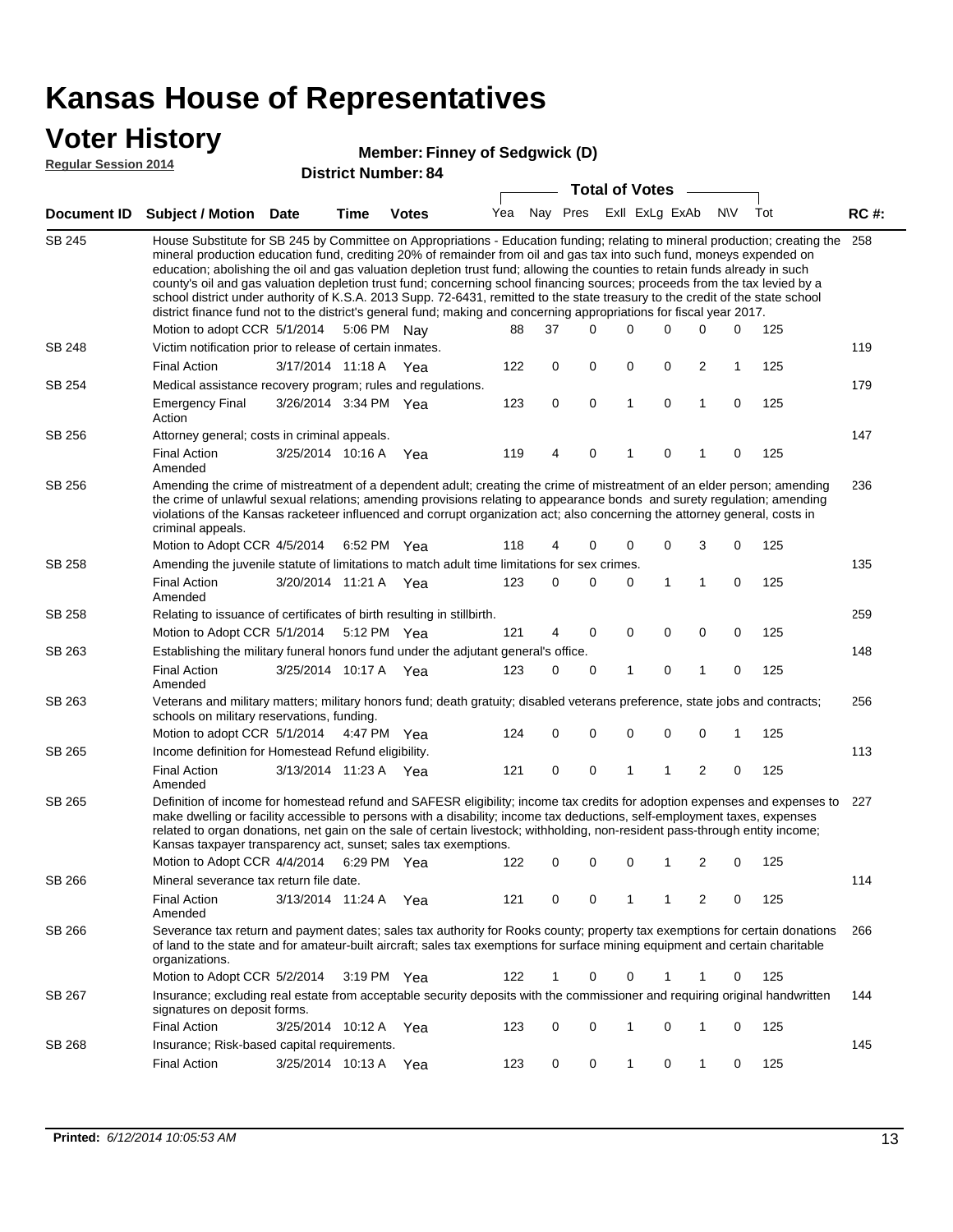### **Voter History**

**Regular Session 2014**

#### **Member: Finney of Sedgwick (D)**

| Document ID<br><b>Subject / Motion</b><br>SB 271<br>Amending the Kansas medicaid fraud control act.<br><b>Emergency Final</b><br><b>Action Amend</b><br>SB 271<br>Amending the Kansas medicaid fraud control act.<br>Motion to Adopt CCR 4/4/2014 6:33 PM Yea | <b>Date</b><br>3/26/2014 3:30 PM Yea<br>3/25/2014 10:19 A | Time        | <b>Votes</b> | Yea<br>123 | Nay Pres<br>0  | 0 | Exll ExLg ExAb<br>1 | $\mathbf 0$  |                | N\V         | Tot | <b>RC#:</b><br>176 |
|---------------------------------------------------------------------------------------------------------------------------------------------------------------------------------------------------------------------------------------------------------------|-----------------------------------------------------------|-------------|--------------|------------|----------------|---|---------------------|--------------|----------------|-------------|-----|--------------------|
|                                                                                                                                                                                                                                                               |                                                           |             |              |            |                |   |                     |              |                |             |     |                    |
|                                                                                                                                                                                                                                                               |                                                           |             |              |            |                |   |                     |              |                |             |     |                    |
|                                                                                                                                                                                                                                                               |                                                           |             |              |            |                |   |                     |              | 1              | $\mathbf 0$ | 125 |                    |
|                                                                                                                                                                                                                                                               |                                                           |             |              |            |                |   |                     |              |                |             |     | 228                |
|                                                                                                                                                                                                                                                               |                                                           |             |              | 122        | 0              | 0 | 0                   | $\mathbf{1}$ | $\overline{2}$ | 0           | 125 |                    |
| SB 272<br>Eliminating the 3% limit on controlled shooting area acreage in a county.                                                                                                                                                                           |                                                           |             |              |            |                |   |                     |              |                |             |     | 149                |
| <b>Final Action</b>                                                                                                                                                                                                                                           |                                                           |             | Yea          | 123        | $\Omega$       | 0 | 1                   | 0            | 1              | $\Omega$    | 125 |                    |
| House Substitute for SB 273 by Committee on Transportation â€ <sup>4</sup> Commercial vehicles; regulation and registration thereof.<br>SB 273                                                                                                                |                                                           |             |              |            |                |   |                     |              |                |             |     | 168                |
| Final Action Sub Bill 3/26/2014 11:00 A Yea<br>Amended                                                                                                                                                                                                        |                                                           |             |              | 122        | 1              | 0 | 1                   | 0            | 1              | 0           | 125 |                    |
| SB 273<br>Regulation of commercial motor vehicles; exemption from rules and regulations of the Kansas corporation commission.                                                                                                                                 |                                                           |             |              |            |                |   |                     |              |                |             |     | 265                |
| Motion to Adopt CCR 5/2/2014                                                                                                                                                                                                                                  |                                                           | 3:10 PM Nav |              | 101        | 22             | 0 | 0                   | 1            |                | 0           | 125 |                    |
| SB 274<br>Political action committees, legislative leadership.                                                                                                                                                                                                |                                                           |             |              |            |                |   |                     |              |                |             |     | 169                |
| <b>Final Action</b><br>Amended                                                                                                                                                                                                                                | 3/26/2014 11:01 A Nav                                     |             |              | 108        | 15             | 0 | 1                   | 0            | 1              | 0           | 125 |                    |
| SB 278<br>Establishing the state board of veterinary examiners within the animal health division of the Kansas department of agriculture<br>for a two-year period.                                                                                            |                                                           |             |              |            |                |   |                     |              |                |             |     | 127                |
| <b>Final Action</b>                                                                                                                                                                                                                                           | 3/19/2014 11:24 A                                         |             | Yea          | 122        | 0              | 0 | 0                   | $\mathbf{1}$ | 2              | 0           | 125 |                    |
| SB 284<br>Amending the Kansas 911 act.                                                                                                                                                                                                                        |                                                           |             |              |            |                |   |                     |              |                |             |     | 124                |
| <b>Final Action</b>                                                                                                                                                                                                                                           | 3/17/2014 11:24 A                                         |             | Yea          | 121        | $\overline{2}$ | 0 | $\mathbf 0$         | $\mathbf 0$  | $\overline{2}$ | $\mathbf 0$ | 125 |                    |
| SB 285<br>Optometrists; prohibition against limiting payment for covered services to insurance plan amounts.                                                                                                                                                  |                                                           |             |              |            |                |   |                     |              |                |             |     | 150                |
| <b>Final Action</b><br>Amended                                                                                                                                                                                                                                | 3/25/2014 10:20 A                                         |             | Yea          | 123        | 0              | 0 | 1                   | 0            | 1              | 0           | 125 |                    |
| SB 286<br>Extending sunset date on certain agriculture fees from July 1, 2015, to July 1, 2019.                                                                                                                                                               |                                                           |             |              |            |                |   |                     |              |                |             |     | 151                |
| <b>Final Action</b><br>Amended                                                                                                                                                                                                                                | 3/25/2014 10:23 A                                         |             | Nay          | 76         | 47             | 0 | 1                   | 0            | 1              | 0           | 125 |                    |
| SB 286<br>Agriculture; extending sunset date on certain agriculture fees from July 1, 2015, to July 1, 2018; national day of the cowboy;<br>establishing the local food and farm task force.                                                                  |                                                           |             |              |            |                |   |                     |              |                |             |     | 264                |
| Motion to adopt CCR 5/2/2014 3:04 PM Yea                                                                                                                                                                                                                      |                                                           |             |              | 102        | 21             | 0 | 0                   | $\mathbf 1$  | 1              | 0           | 125 |                    |
| SB 306<br>Modernizing certain insurance laws to allow use of additional investments.                                                                                                                                                                          |                                                           |             |              |            |                |   |                     |              |                |             |     | 173                |
| Emergency Final<br>Action                                                                                                                                                                                                                                     | 3/26/2014 3:26 PM Yea                                     |             |              | 123        | 0              | 0 | $\mathbf{1}$        | $\mathbf 0$  | 1              | 0           | 125 |                    |
| <b>SB 308</b><br>Updating the Kansas no-call act.                                                                                                                                                                                                             |                                                           |             |              |            |                |   |                     |              |                |             |     | 138                |
| <b>Final Action</b>                                                                                                                                                                                                                                           | 3/21/2014 10:15 A                                         |             | Yea          | 117        | 0              | 0 | 0                   | 1            | 6              | 1           | 125 |                    |
| SB 309<br>Health insurance coverage for qualified professional associations.                                                                                                                                                                                  |                                                           |             |              |            |                |   |                     |              |                |             |     | 182                |
| <b>Emergency Final</b><br>Action                                                                                                                                                                                                                              | 3/26/2014 3:38 PM Yea                                     |             |              | 122        | 1              | 0 | 1                   | 0            | 1              | $\mathbf 0$ | 125 |                    |
| SB 310<br>Grand juries; crimes to consider; amendment of indictment.                                                                                                                                                                                          |                                                           |             |              |            |                |   |                     |              |                |             |     | 180                |
| <b>Emergency Final</b><br>Action                                                                                                                                                                                                                              | 3/26/2014 3:35 PM Yea                                     |             |              | 122        | 1              | 0 | 1                   | 0            | 1              | 0           | 125 |                    |
| Increasing the noneconomic damages cap and changing rules related to expert evidence.<br>SB 311                                                                                                                                                               |                                                           |             |              |            |                |   |                     |              |                |             |     | 142                |
| <b>Final Action</b><br>Amended                                                                                                                                                                                                                                | 3/24/2014 10:17 A Yea                                     |             |              | 119        | 3              | 0 | 0                   | 0            | 3              | 0           | 125 |                    |
| SB 311<br>Increasing the noneconomic damages cap, changing rules related to expert evidence and repealing statutes pertaining to<br>collateral source benefits.                                                                                               |                                                           |             |              |            |                |   |                     |              |                |             |     | 203                |
| Motion to adopt CCR 4/3/2014                                                                                                                                                                                                                                  |                                                           | 6:15 PM Yea |              | 120        | 4              | 0 | 0                   | 0            | 1              | 0           | 125 |                    |
| SB 321<br>Return of premiums separate from notice of denial of coverage.                                                                                                                                                                                      |                                                           |             |              |            |                |   |                     |              |                |             |     | 146                |
| <b>Final Action</b>                                                                                                                                                                                                                                           | 3/25/2014 10:15 A Yea                                     |             |              | 123        | 0              | 0 | 1                   | 0            | 1              | 0           | 125 |                    |
| Clarifying court orders relating to parents in juvenile offender cases.<br>SB 329<br><b>Final Action</b><br>Amended                                                                                                                                           | 3/20/2014 11:23 A Yea                                     |             |              | 123        | 0              | 0 | 0                   | $\mathbf{1}$ | 1              | 0           | 125 | 136                |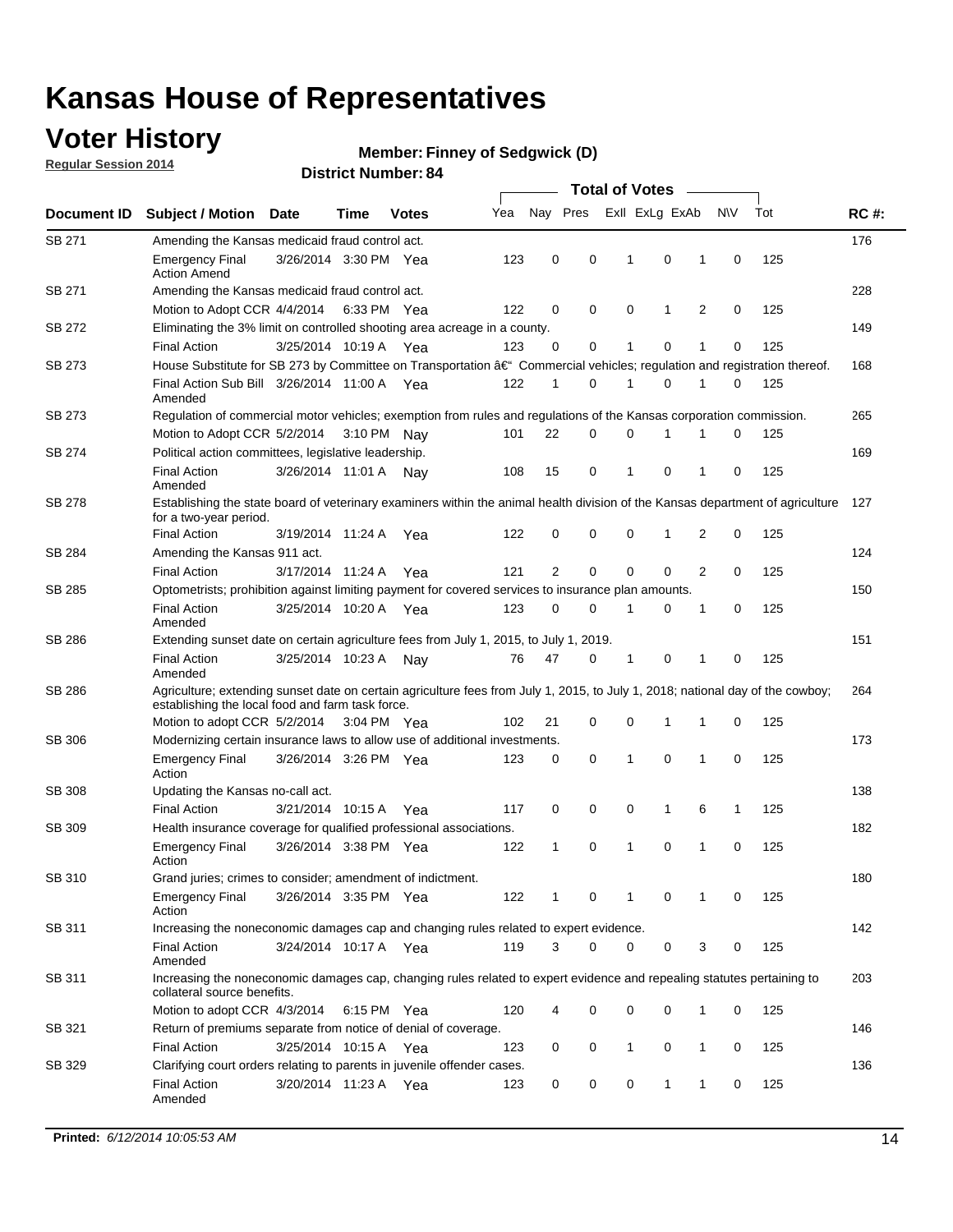### **Voter History**

**Regular Session 2014**

**Member: Finney of Sedgwick (D)** 

|                 | <b>Total of Votes</b>                                                                                                                                              |                       |             |              |     |              |                |                         |             |              |           |     |             |
|-----------------|--------------------------------------------------------------------------------------------------------------------------------------------------------------------|-----------------------|-------------|--------------|-----|--------------|----------------|-------------------------|-------------|--------------|-----------|-----|-------------|
| Document ID     | <b>Subject / Motion Date</b>                                                                                                                                       |                       | Time        | <b>Votes</b> | Yea |              |                | Nay Pres ExII ExLg ExAb |             |              | <b>NV</b> | Tot | <b>RC#:</b> |
| SB 329          | Clarifying court orders relating to parents in juvenile offender cases and changing the statute of limitations on certain juvenile<br>offenses.                    |                       |             |              |     |              |                |                         |             |              |           |     | 242         |
|                 | Motion to adopt CCR 4/30/2014 3:23 PM Yea                                                                                                                          |                       |             |              | 122 | $\mathbf 1$  | 0              | 1                       | -1          | $\mathbf 0$  | 0         | 125 |             |
| SB 344          | Special permits, oversized loads, transportation of hay or feed stuffs.                                                                                            |                       |             |              |     |              |                |                         |             |              |           |     | 152         |
|                 | <b>Final Action</b><br>Amended                                                                                                                                     | 3/25/2014 10:24 A     |             | Yea          | 122 | $\mathbf{1}$ | 0              | 1                       | $\mathbf 0$ | $\mathbf{1}$ | 0         | 125 |             |
| SB 349          | Boiler safety act; deputy inspectors.                                                                                                                              |                       |             |              |     |              |                |                         |             |              |           |     | 128         |
|                 | <b>Final Action</b><br>Amended                                                                                                                                     | 3/19/2014 11:25 A     |             | Yea          | 119 | 3            | 0              | 0                       | 1           | 2            | 0         | 125 |             |
| <b>SB 349</b>   | Board of technical professions; recodification of professions and scope of practice, other; boiler safety act, deputy<br>inspectors.                               |                       |             |              |     |              |                |                         |             |              |           |     | 215         |
|                 | Motion to Adopt CCR 4/4/2014                                                                                                                                       |                       | 10:02 A     | Yea          | 112 | 11           | 0              | 1                       | 0           | 1            | 0         | 125 |             |
| SB 351          | Vehicle identification numbers; penalties; damages.                                                                                                                |                       |             |              |     |              |                |                         |             |              |           |     | 153         |
|                 | <b>Final Action</b>                                                                                                                                                | 3/25/2014 10:25 A     |             | Yea          | 123 | 0            | 0              | $\mathbf{1}$            | 0           | 1            | 0         | 125 |             |
| <b>SB 357</b>   | Increasing the number of allowable hunter education deferrals.                                                                                                     |                       |             |              |     |              |                |                         |             |              |           |     | 154         |
|                 | <b>Final Action</b><br>Amended                                                                                                                                     | 3/25/2014 10:26 A     |             | Nav          | 97  | 26           | 0              | 1                       | 0           | 1            | 0         | 125 |             |
| SB 357          | Authorizing land purchases by the state; amending process state uses to address seized wildlife; increasing the number of<br>allowable hunter education deferrals. |                       |             |              |     |              |                |                         |             |              |           |     | 275         |
|                 | Motion to Adopt CCR 5/2/2014                                                                                                                                       |                       | 7:53 PM Yea |              | 113 | 11           | 0              | 0                       | 0           | 1            | 0         | 125 |             |
| SB 359          | Relating to asbestos-related liability.                                                                                                                            |                       |             |              |     |              |                |                         |             |              |           |     | 177         |
|                 | <b>Emergency Final</b><br>Action                                                                                                                                   | 3/26/2014 3:32 PM Yea |             |              | 94  | 29           | 0              | $\mathbf{1}$            | 0           | 1            | 0         | 125 |             |
| SB 367          | Creating the student data privacy act.                                                                                                                             |                       |             |              |     |              |                |                         |             |              |           |     | 186         |
|                 | <b>Emergency Final</b><br><b>Action Amend</b>                                                                                                                      | 3/26/2014 3:43 PM Yea |             |              | 119 | 4            | 0              | 1                       | 0           | 1            | 0         | 125 |             |
| <b>SB 367</b>   | Creating the student data privacy act.                                                                                                                             |                       |             |              |     |              |                |                         |             |              |           |     | 245         |
|                 | Motion to adopt CCR 4/30/2014 3:41 PM Yea                                                                                                                          |                       |             |              | 123 | 0            | 0              | 1                       | 1           | 0            | 0         | 125 |             |
| SB 371          | Amending employment security law regarding disposition of penalty funds and disclosure of confidential information.                                                |                       |             |              |     |              |                |                         |             |              |           |     | 129         |
|                 | <b>Final Action</b>                                                                                                                                                | 3/19/2014 11:27 A Nay |             |              | 90  | 32           | 0              | $\mathbf 0$             | 1           | 2            | 0         | 125 |             |
| SB 372          | Amending the shared work unemployment compensation program; layoff aversion.                                                                                       |                       |             |              |     |              |                |                         |             |              |           |     | 155         |
|                 | <b>Final Action</b>                                                                                                                                                | 3/25/2014 10:28 A     |             | Yea          | 123 | 0            | 0              | $\mathbf{1}$            | 0           | 1            | 0         | 125 |             |
| SB 402          | Amending statutes related to the Kansas criminal justice information system committee.                                                                             |                       |             |              |     |              |                |                         |             |              |           |     | 178         |
|                 | <b>Emergency Final</b><br>Action                                                                                                                                   | 3/26/2014 3:33 PM Yea |             |              | 123 | 0            | 0              | 1                       | 0           | 1            | 0         | 125 |             |
| SB 423          | Authorizing Department of Administration to sell Landon and Eisenhower state office buildings.                                                                     |                       |             |              |     |              |                |                         |             |              |           |     | 233         |
|                 | <b>Final Action</b><br>Amended                                                                                                                                     | 4/5/2014              | 10:28 A     | Nay          | 66  | 55           | 0              | 0                       | 0           | 4            | 0         | 125 |             |
| SB 424          | Amending the statutory requirements for a valid hospital lien.                                                                                                     |                       |             |              |     |              |                |                         |             |              |           |     | 183         |
|                 | <b>Emergency Final</b><br>Action                                                                                                                                   | 3/26/2014 3:39 PM Yea |             |              | 115 | 8            | 0              | 1                       | 0           | 1            | 0         | 125 |             |
| <b>SCR 1618</b> | Substitute for SCR 1618 by Committee on Federal and State Affairs -- State constitutional amendment authorizing raffles.                                           |                       |             |              |     |              |                |                         |             |              |           |     | 170         |
|                 | Final Action Sub Bill 3/26/2014 11:06 A Yea                                                                                                                        |                       |             |              | 102 | 19           | $\overline{2}$ | 1                       | 0           | 1            | 0         | 125 |             |
| <b>SCR 1620</b> | Port authority; creation in Stafford, Kansas.                                                                                                                      |                       |             |              |     |              |                |                         |             |              |           |     | 234         |
|                 | <b>Final Action</b>                                                                                                                                                | 4/5/2014              | 10:29 A Yea |              | 121 | 0            | 0              | 0                       | 0           | 4            | 0         | 125 |             |